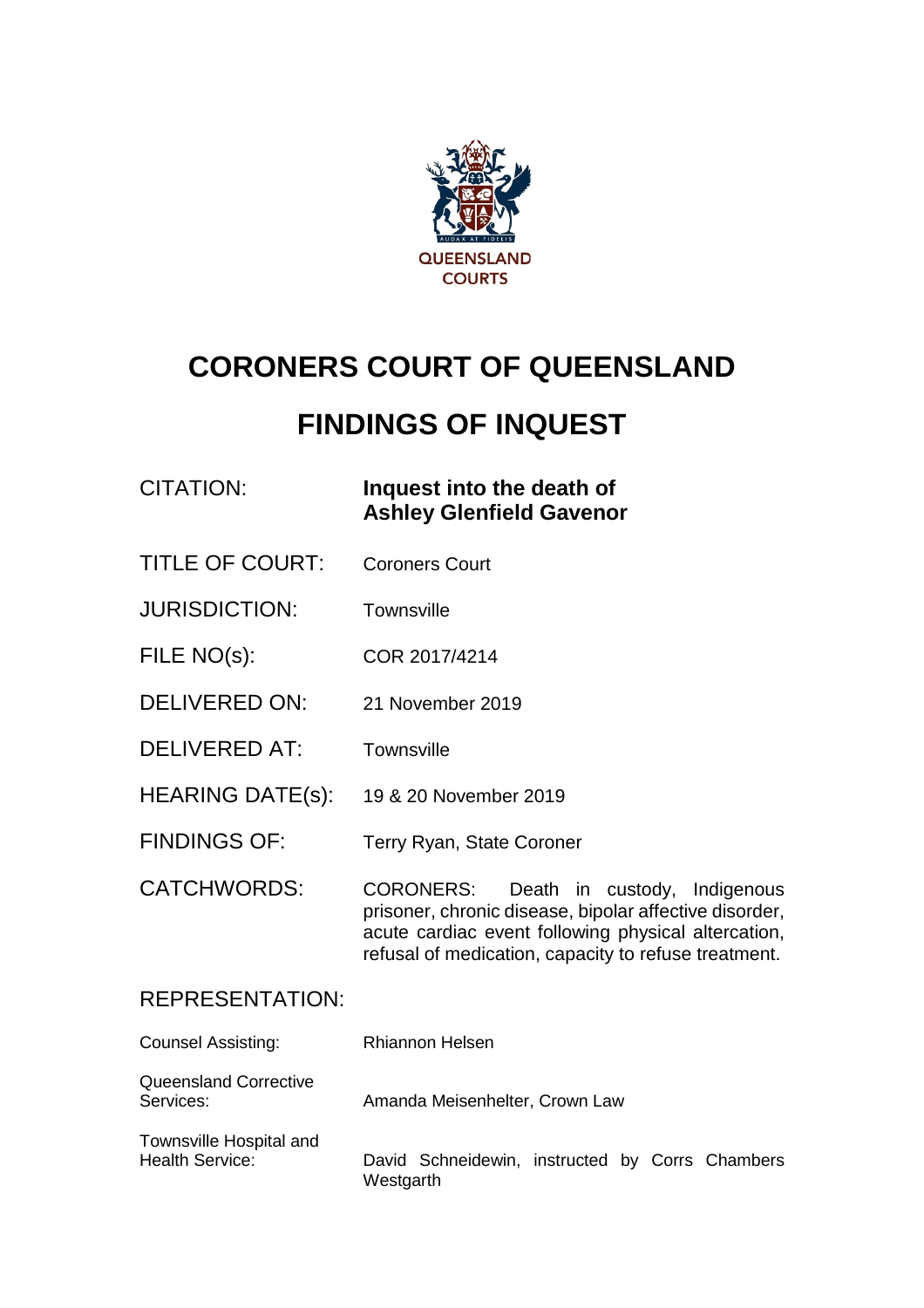## Contents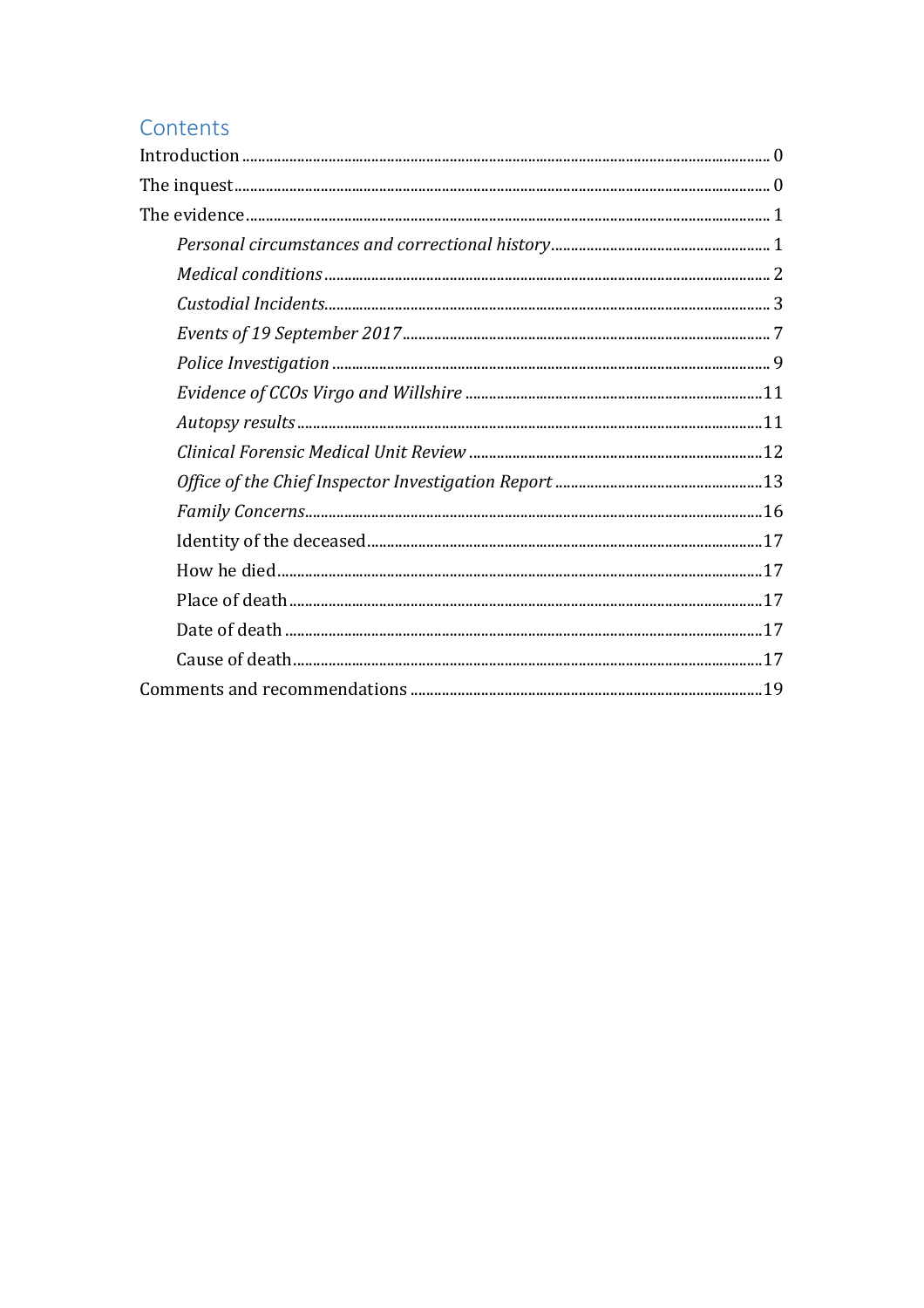# <span id="page-2-0"></span>**Introduction**

- 1. Ashley Glenfield Gavenor was 48 years of age when he died in the exercise yard of the secure unit at the Townsville Correctional Centre (TCC) on 19 September 2017. Mr Gavenor was an Indigenous man from Mornington Island who had previously served a number of periods in custody.
- 2. Mr Gavenor suffered from several significant long-term medical conditions, including diabetes, coronary artery disease, hypertension, and bipolar affective disorder. He was prescribed various medications for those conditions but regularly refused to take them, both in prison and in the community. From July 2017, up until the time of his death, prison records suggest that Mr Gavenor also exhibited behaviour considered to be eccentric by prison officers on a number of occasions. This included chanting and disrobing, which was regarded as out of character.
- 3. On 19 September 2017, Mr Gavenor was involved in two relatively minor altercations with another prisoner, Michael McKinley. On the second occasion punches were exchanged by both prisoners for about one minute. Mr Gavenor collapsed soon after. Assistance was rendered by fellow prisoners who placed him into the recovery position, and was then continued by Custodial Correctional Officers (CCO). He was initially responsive but semi-conscious. Mr Gavenor deteriorated after medical staff arrived. Despite extensive resuscitation efforts by nursing staff and Queensland Ambulance Service (QAS) officers called to the scene, he was unable to be revived.

# <span id="page-2-1"></span>**The inquest**

- 4. The primary purpose of an inquest is to inform the family and the public about the matters required by s 45 of the *Coroners Act 2003*, including how the person died and what caused the death. An inquest is not an adversarial process in which the coroner makes determinations of civil or criminal liability. Whenever appropriate, a coroner can comment on anything connected with the death that relates to public health and safety, the administration of justice or ways to prevent deaths from happening in similar circumstances.
- 5. At a pre-inquest conference on 19 September 2019 the following issues for the inquest were determined:
	- I. The findings required by s.45 (2) of the *Coroners Act 2003;* namely the identity of Mr Gavenor person, when, where and how he died and the cause of his death.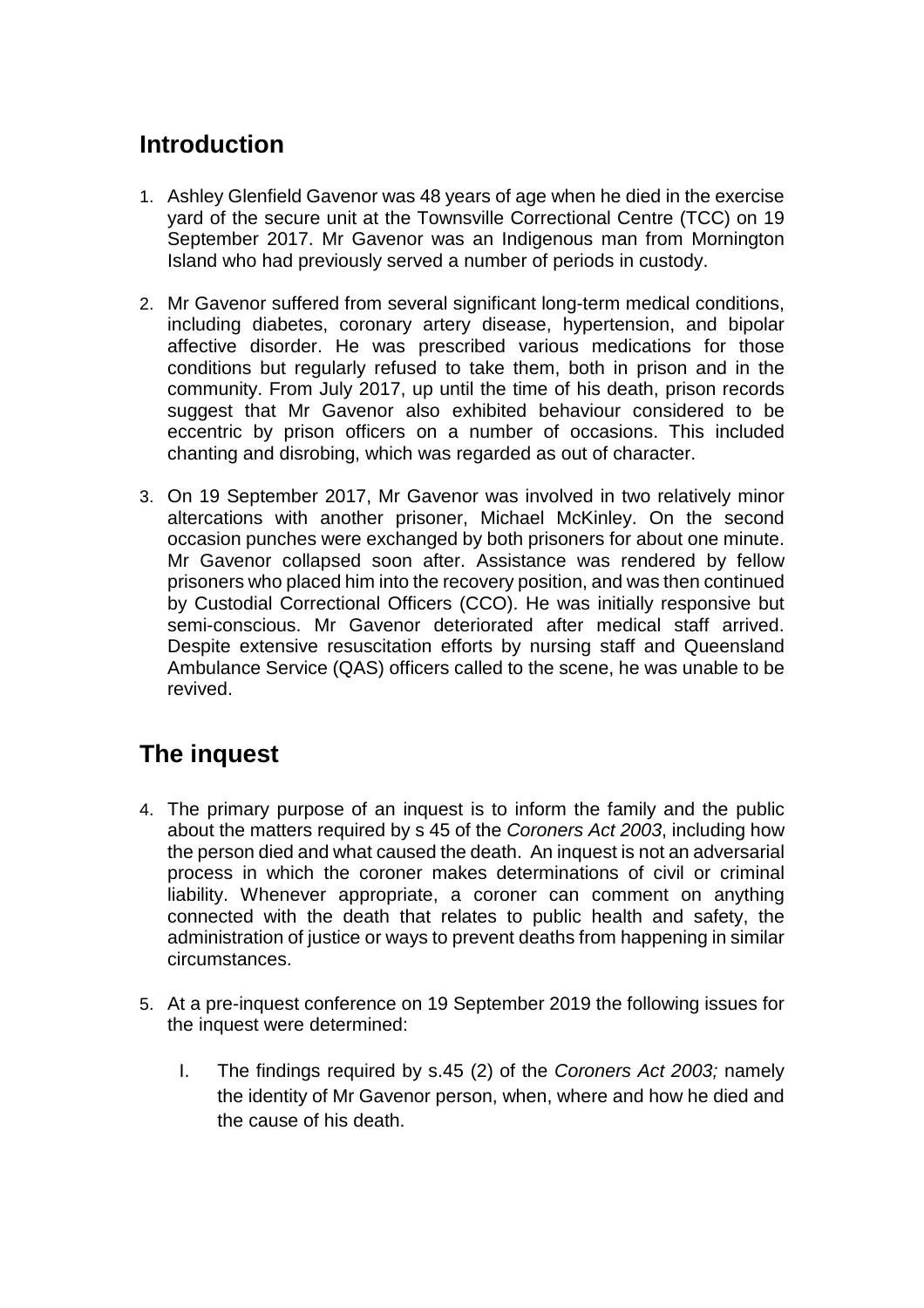- II. Whether the medical care and treatment provided to Mr Gavenor while at the Townsville Correctional Centre was adequate;
- III. Whether the response to the altercation involving Mr Gavenor, and his subsequent collapse, by Custodial Correction and Medical Staff, was adequate?
- IV. Whether any changes to procedures or policies could reduce the likelihood of deaths occurring in similar circumstances or otherwise contribute to public health and safety or the administration of justice.
- 6. The inquest into Mr Gavenor's death was held at Townsville on 19 and 20 November 2019.
- 7. As Mr Gavenor was in custody when he died, an inquest was required by the *Coroners Act 2003*. A brief of evidence, which included numerous statements, relevant records, audio and video exhibits, photographs and other materials gathered during the coronial investigation was tendered at the commencement of the inquest. Six witnesses were called to give evidence.
- 8. I am satisfied that all relevant materials were placed before me to enable the necessary findings to be made. At the conclusion of the evidence helpful written submissions were provided by my counsel assisting, Ms Helsen, which were largely adopted by the representatives of those granted leave to appear.

# <span id="page-3-0"></span>**The evidence**

#### <span id="page-3-1"></span>*Personal circumstances and correctional history*

- 9. Mr Gavenor was born on Mornington Island in the Gulf of Carpentaria where he resided for most of his life. His temporary address before he entered custody was on Mornington Island, which is the largest of 22 islands that form the Wellesley Islands group.
- 10. Mr Gavenor was previously in a relationship with Ms Yvette Roughsey. This relationship had been highly volatile, marred by a number of incidents of domestic violence, in which Mr Gavenor had been named as the respondent. Ms Roughsey was also the complainant with respect to a number of outstanding serious violent offences alleged to have been committed against her by Mr Gavenor.
- 11. Mr Gavenor had an extensive criminal history commencing in 1986 for a wide range of offences, including assault, grievous bodily harm, escape lawful custody, wounding, unlawful use of a motor vehicle, breach of domestic violence orders, property offences and possession of dangerous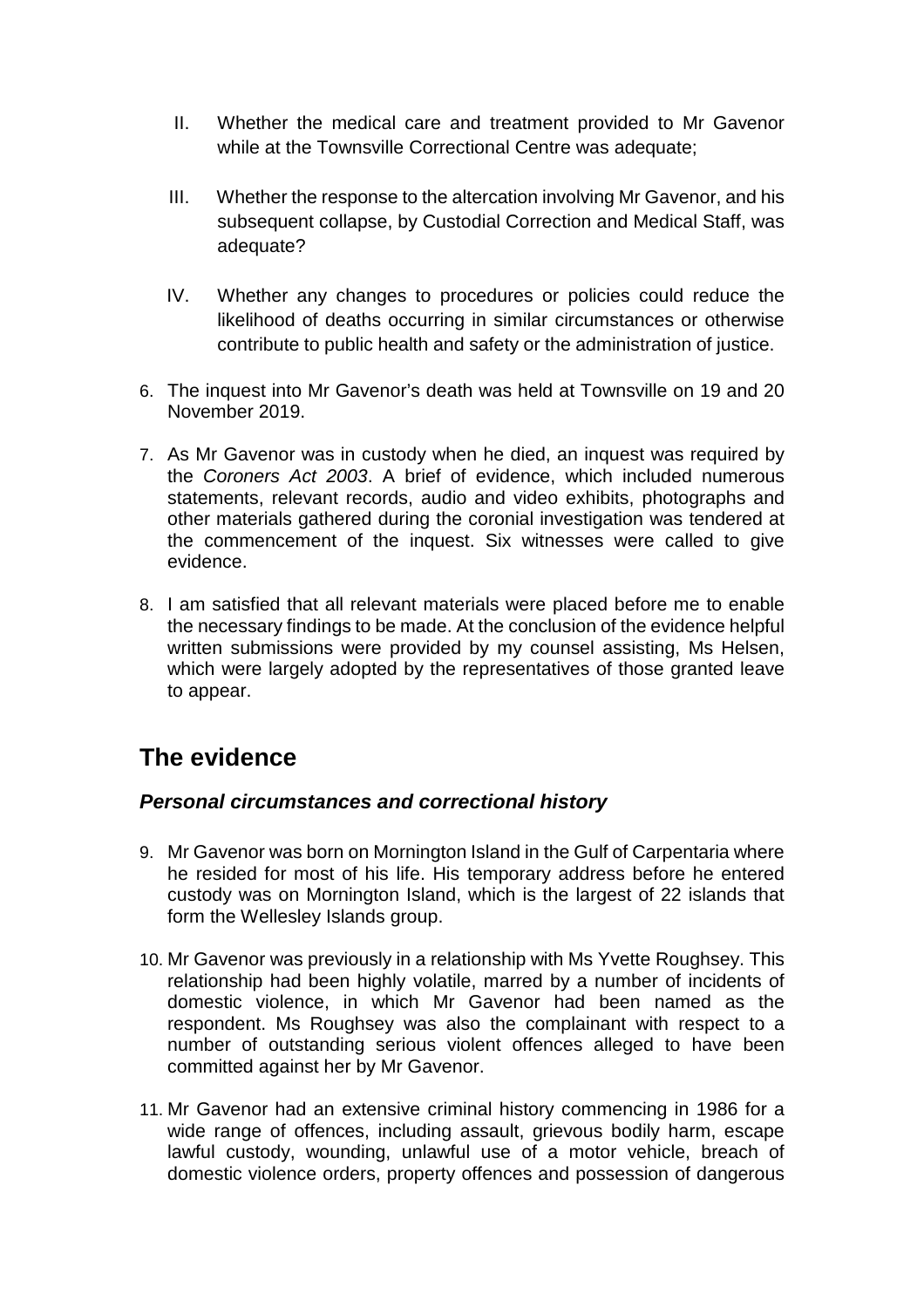drugs.[1](#page-4-1) Sentencing remarks from the District Court in 2013 indicate that he had a significant problem with anger and the inability to walk away without resorting to physical violence when he was stressed.

- 12. At the time of his death, Mr Gavenor was serving his  $17<sup>th</sup>$  episode in adult custody. On 2 December 2016, he was remanded in custody on charges of rape, assault occasioning bodily harm and a breach of a domestic violence order. On 6 December 2016, he was further remanded on a charge of drug possession and disorderly behaviour.
- 13. On 9 December 2016, Mr Gavenor was transferred to the TCC, where he remained until his death.
- 14. From 9 December 2016 until 23 January 2017, Mr Gavenor was accommodated in secure accommodation (first S3, then S4). On 19 January 2017, he was relocated to residential accommodation, where he remained until 14 August [2](#page-4-2)017.<sup>2</sup> On 18 August 2017, Mr Gavenor was moved to S4, at that time still subject to a safety order, where he remained until his death.[3](#page-4-3)
- 15. The evidence at the inquest indicated that Mr Gavenor was regarded as an elder by fellow Indigenous prisoners and a man with knowledge of traditional healing practices. Fellow prisoners also turned to him to advocate on their behalf in relation to concerns they had with conditions within the prison.

#### <span id="page-4-0"></span>*Medical conditions*

- 16. Mr Gavenor's medical records indicate that he suffered from a number of chronic medical conditions including coronary artery disease, high cholesterol, hypertension and Type 2 diabetes. He was prescribed several medications for these conditions while in custody, including aspirin, atenolol (blood pressure lowering agent), atorvastatin (cholesterol lowering agent) and metformin (diabetes drug).[4](#page-4-4) The evidence suggested he took no medication while living in the community.
- 17. Mr Gavenor experienced one episode of chest pain shortly after arriving at TCC. However, this resolved without any ongoing issues. He was appropriately assessed and medicated on that occasion.[5](#page-4-5)
- 18. Up until 9 April 2017, Mr Gavenor was largely compliant with his medications. However, after that date he almost continuously refused to take any medication or was absent at medication rounds.<sup>6</sup> Mr Gavenor claimed that medication conflicted with his spiritual beliefs and at times

<sup>1</sup> Ex C1.1  $\overline{\phantom{a}}$ 

<span id="page-4-1"></span><sup>2</sup> Ex D6, pg. 13

<span id="page-4-4"></span><span id="page-4-3"></span><span id="page-4-2"></span><sup>3</sup> Ex D6, pg. 15

<sup>4</sup> Ex B4, [13]

<span id="page-4-5"></span><sup>5</sup> Ex D3, pg. 25

<span id="page-4-6"></span><sup>6</sup> Ex B4, [15]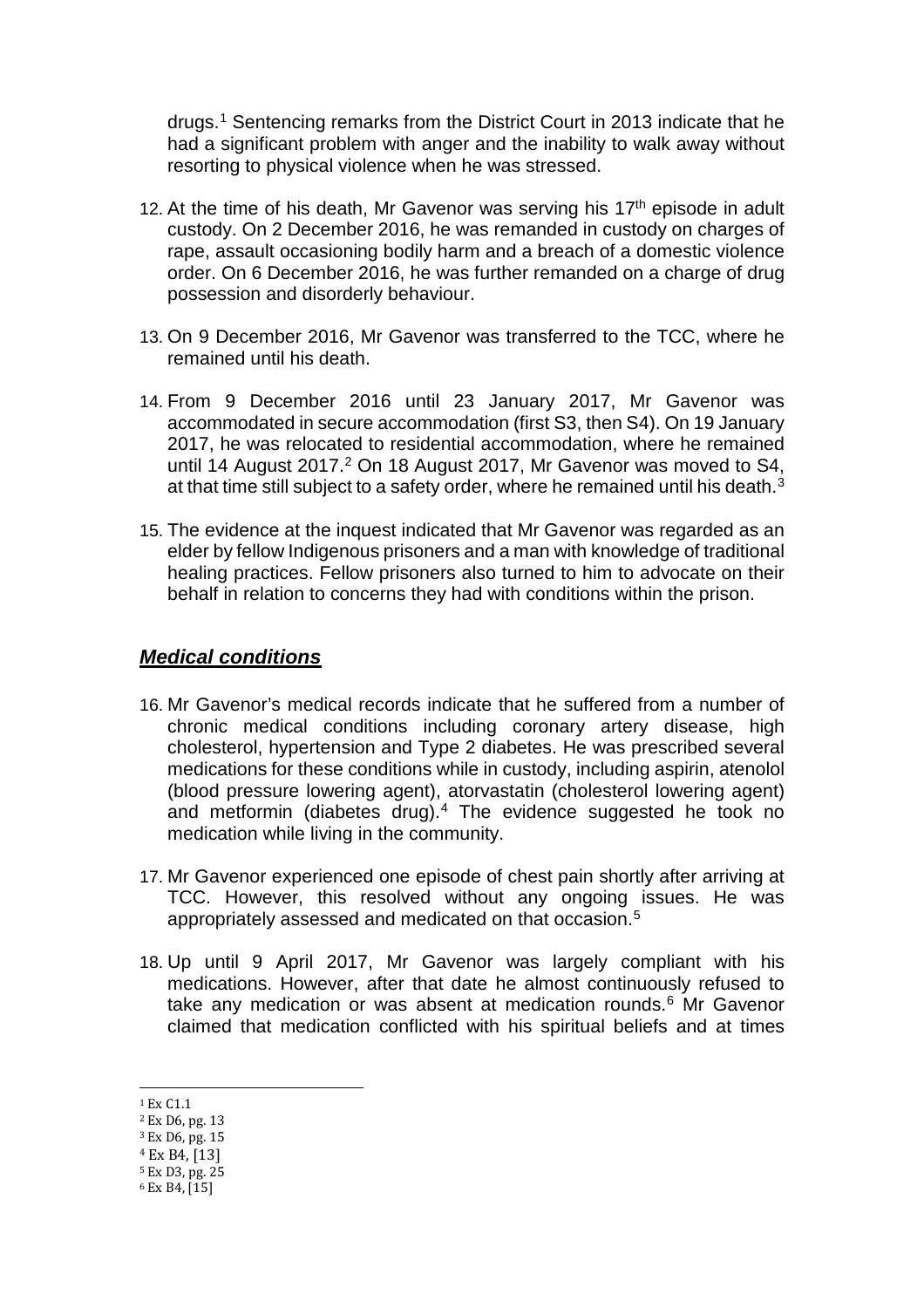complained that it made him feel unwell.[7](#page-5-1) He was advised and counselled on a number of occasions by medical and nursing staff about the potentially detrimental health consequences of failing to take the medications prescribed.[8](#page-5-2) Mr Gavenor continued to refuse, indicating on a number of occasions that he was relying on 'spiritual healing'.[9](#page-5-3) 

- 19. As in the wider community, a prisoner cannot be forced to take prescribed medications in the absence of an involuntary treatment order or a forensic order. While encouragement and counselling can be provided by nursing and medical staff, the decision to take medication ultimately rests with the prisoner.
- 20. When a prisoner at TCC consistently refuses to take medication, their management is discussed and strategies formulated among all stakeholders to ensure a consistent approach.<sup>[10](#page-5-4)</sup> However, CCOs are also not directly advised if a prisoner is refusing to take medications. They may indirectly become aware of this if they are present during the dispensing rounds. While a record of a refusal to take medication is recorded by nursing staff, this information is not disclosed to any of the CCOs.

#### <span id="page-5-0"></span>*Custodial Incidents*

- 21. Records from Mr Gavenor's most recent period in custody suggest that his behaviour was largely positive from December 2016 until July 2017. He was employed in the centre laundry during this time where he had been promoted to a higher level. As an elder, he also assisted younger prisoners with cultural issues.
- 22. There was a noticeable decline in Mr Gavenor's behaviour from July 2017. In July and August 2017, multiple case notes were made about Mr Gavenor's perceived unusual behaviour, which included dancing around the unit, chanting, removing his clothing, and refusing to go to the medical unit when required.<sup>[11](#page-5-5)</sup>
- 23. On 28 July 2017, Mr Gavenor was escorted to the medical centre after exhibiting abnormal behaviour.<sup>[12](#page-5-6)</sup> The clinical records describe his behaviour as 'bizarre', after he made inappropriate comments to nursing staff and was reportedly clapping and chanting.<sup>[13](#page-5-7)</sup> Nursing staff were unable to effectively engage with him.[14](#page-5-8) He was then assessed by the Cultural Liaison Officer and medical staff, who deemed it necessary that he be conveyed to the

<sup>7</sup> Ex B2, [11]; Ex B3 [19]; Ex D3, pg. 25, 27-29 l

<span id="page-5-2"></span><span id="page-5-1"></span><sup>8</sup> Ex B4

<span id="page-5-3"></span><sup>9</sup> Ex B4, [22]

<span id="page-5-4"></span><sup>10</sup> Ex B5, [15] & [16]

<span id="page-5-5"></span><sup>11</sup> Ex D2, pg. 54-58

<span id="page-5-6"></span><sup>12</sup> IOMS Incident 212626; Ex B1; Ex D3, pg. 29 & 30

<span id="page-5-7"></span><sup>13</sup> Ex B2, [13]

<span id="page-5-8"></span><sup>14</sup> Evidence of Janet Morey provided on 19/11/19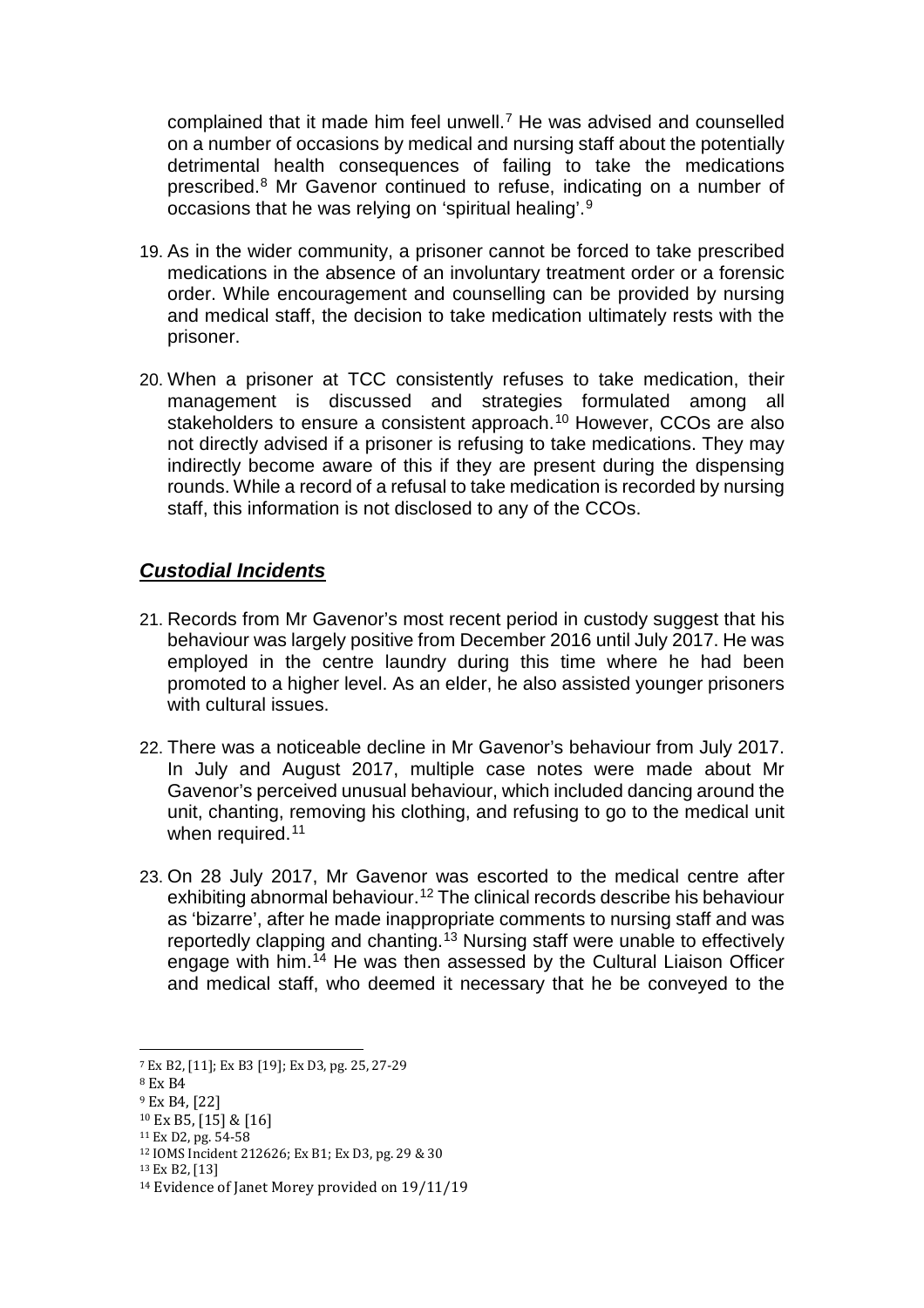Townsville General Hospital. It was suspected that he may have had a urinary tract infection.<sup>[15](#page-6-0)</sup> A case note from that day states:

*Mr Gavenor's behaviour has been out of character throughout the day. Gavenor has sang and danced throughout. Gavenor has not got the unit upset and was spoken to by healing elders. Gavenor's behaviour has been acceptable for the Block conditions, except, for removing his clothing on three occasions during the day. Gavenor dressed when directed by Officers but, this was begrudgingly and his tone was argumentative. If Gavenor continues to walk around the unit naked, I will be recommending that he is regressed to the Secure Units.[16](#page-6-1)*

- 24. When he was seen in the Emergency Department at the Townsville Hospital on 28 July 2017, Mr Gavenor was assessed as being not in distress and he was fully oriented in time, place and person. He was assessed as having normal affect with normal thought content and judgement. His medical records include a referral on 29 July 2017 to PMHS. The referral indicated that he *'appears to be psychotic. Past 2 days. Refusing to attend hospital for assessment'.[17](#page-6-2)* It was suspected that he was suffering from auditory and visual hallucinations, and was exhibiting inappropriate behaviours. Concern was raised as to whether he was at risk of being harmed by others due to his behaviour.
- 25. On 30 July 2017, Mr Gavenor was removed as a Laundry Worker.[18](#page-6-3)
- 26. On 5 August 2017, Mr Gavenor was noted to have placed '*three stones in a row spaced apart on the grass, he proceeded to some [sic] kind of dance in front of the stones and then moved back towards the officers station and took all his clothes off and brown eyed the rest of the block'*. [19](#page-6-4)
- 27. On 8 August 2017, Mr Gavenor had a routine Visiting Medical Officer (VMO) appointment with Dr Rafiqur Rahman.[20](#page-6-5) He continued to refuse to take his medication, and was once again counselled as to the associated risks. A psychological review was requested.
- 28. On 11 August 2017, Mr Gavenor was seen by Prison Mental Health Services (PMHS) and referred to Assessment Services.<sup>[21](#page-6-6)</sup> He refused to engage with the service and asked to be removed from the Mental Health Unit, claiming that the Psychologists did not understand 'black magic' in his culture. A referral was made for him to attend the cultural unit.

<span id="page-6-4"></span><sup>19</sup> Ex D2, pg. 55 - IOMS case note, 5/08/17.

<sup>15</sup> Ex B2, [18] j

<span id="page-6-1"></span><span id="page-6-0"></span><sup>16</sup> Ex D2, pg. 55 - IOMS case note, 29/07/2017

<span id="page-6-3"></span><span id="page-6-2"></span><sup>&</sup>lt;sup>17</sup> Ex D3, pg. 73<br><sup>18</sup> Ex D2, pg. 55 - IOMS case note, 30/07/2017.

<span id="page-6-5"></span><sup>20</sup> Ex B4, [22]

<span id="page-6-6"></span><sup>21</sup> Ex D2, pg. 55 - IOMS case note, 11/08/17.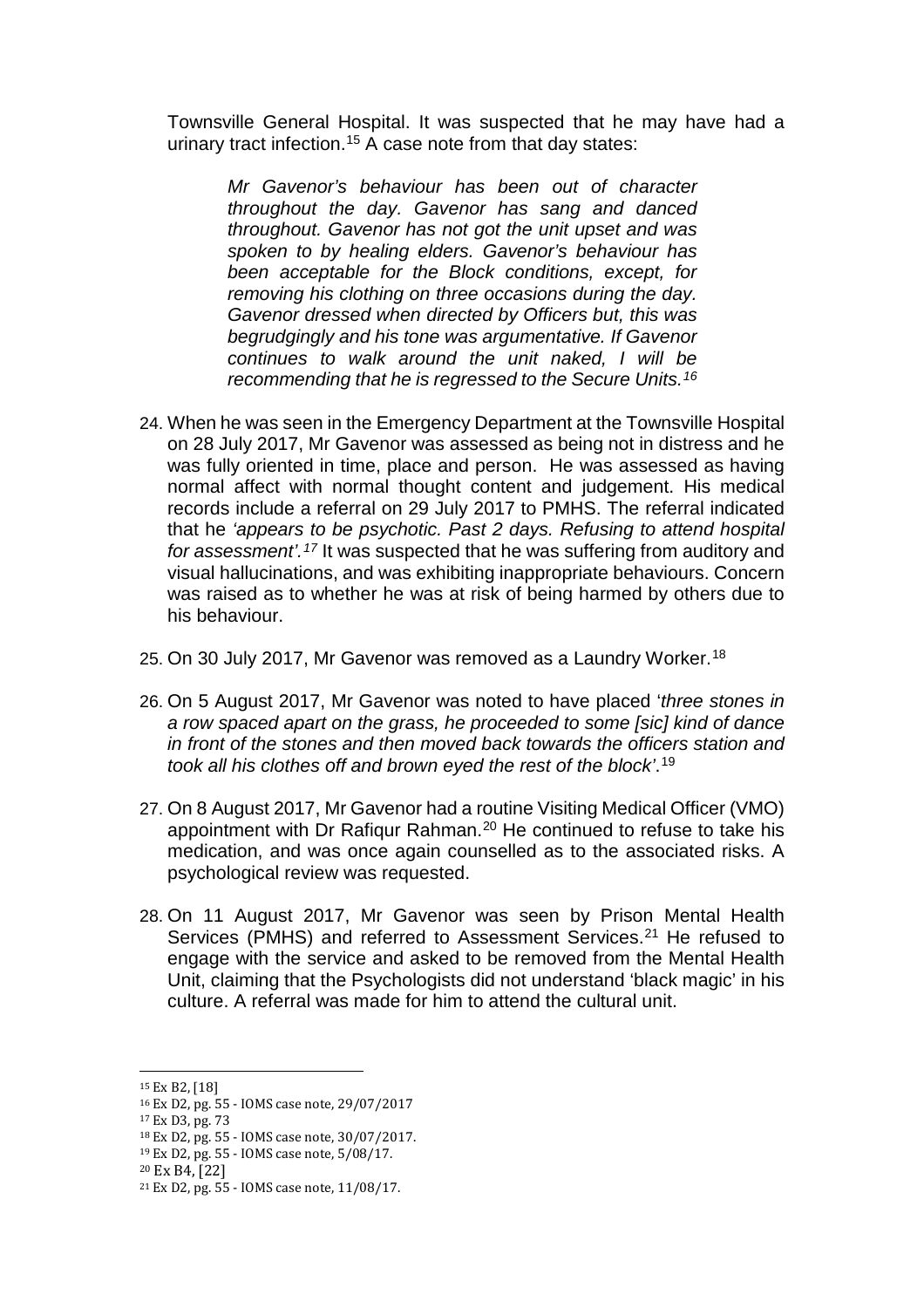- 29. On 14 August 2017, Mr Gavenor became verbally abusive towards staff after they asked whether he was willing to attend the medical unit.<sup>[22](#page-7-0)</sup> He stated that he did not wish to have white man's medicine forced upon him. He was described as '*highly agitated and threatening*', [23](#page-7-1) and the behaviour was described as being a continuance from last week's 'strange behaviour'. As a result, he was placed on a Safety Order and moved to the Detention Unit (DU) where he was placed under observation.
- 30. Mr Gavenor underwent a psychiatric review on 14 August 2017. It was concluded that he had a relapse of bipolar affective disorder.<sup>[24](#page-7-2)</sup> Treatment with the antipsychotic drug olanzapine was offered but he refused to take it. A plan was made to hold a multi-disciplinary stakeholder meeting in the future to discuss Mr Gavenor's case.
- 31. On 18 August 2017, Mr Gavenor was moved from the detention unit to S4 Cell 48. After Mr Gavenor's return to the Secure Unit, a multidisciplinary meeting was convened involving PMHS, Custodial Corrections Supervisor (CCS) Nathan Bucci, Nursing Unit Manager, Denise Shepherd (NUM), Residential Accommodation Manager, Mike Anderson and Cultural Liaison Officer, Drue Ross.
- 32. The purpose of the meeting was to discuss Mr Gavenor, his medication noncompliance, and aberrant behaviour.[25](#page-7-3) CCS Bucci stated that he expected further '*bad episodes*' and, as a result, told other staff in S4[.26](#page-7-4) Minutes from the meeting state that, *'Symptoms have settled. QCS/OHS/MH to work together to support to understand mental illness – bipolar, possible involuntary treatment. UPDATE 30.08.18 – Will continue to monitor with needs Indigenous support. VMO medically cleared.*' [27](#page-7-5) Details of this meeting were not recorded in Mr Gavenor's Integrated Offender Management System records.
- 33. On 28 August 2017, Mr Gavenor had a further appointment with Dr Rahman, during which he refused all medications in favour of 'spiritual healing'. He was noted to have poor insight into his situation.
- 34. A locum VMO at TCC, Dr Oltvolgyi, told the inquest that on admission to prison Mr Gavenor was charted for medications. Although he was not taking his medications in the community, he took them consistently following admission.
- 35. On 6 September 2017, Mr Gavenor was seen by Dr Oltvolgyi. He continued to refuse all of his medications. However, he appeared calm and considered during the consultation.[28](#page-7-6) Dr Oltvolgyi said that the VMO's general role in

<sup>&</sup>lt;sup>22</sup> Ex D2, pg. 56 - IOMS Incident 213663<br><sup>23</sup> Ex D2, pg. 56 l

<span id="page-7-1"></span><span id="page-7-0"></span>

<span id="page-7-2"></span><sup>24</sup> Ex B4, [23]

<span id="page-7-3"></span><sup>25</sup> Ex D6, pg. 15

<span id="page-7-4"></span><sup>26</sup> Ex G1, pg. 15

<span id="page-7-5"></span><sup>27</sup> Ex B5.5, pg. 120

<span id="page-7-6"></span><sup>28</sup> Ex B4, [25]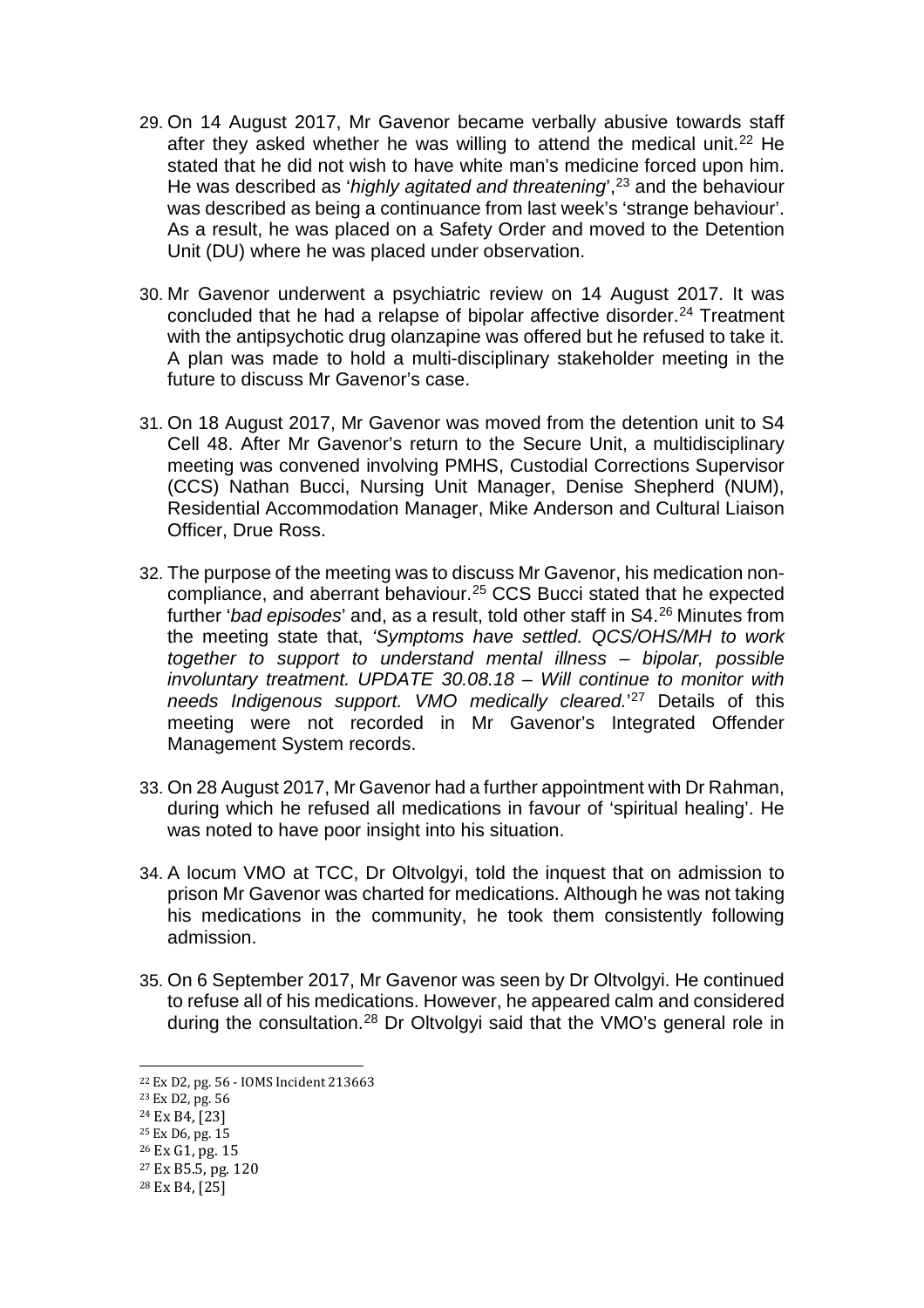such circumstances was to explore the reasons for refusal, and assess the patient's state of mind and capacity to ensure that they are competent to refuse medication. Capacity was determined by assessing the patient's awareness of the risk of refusing medications, the alternative options and the risk of no treatment.

- 36. Similar evidence was given to the inquest by the Nurse Unit Manager at TCC, Denise Stricklen. She said that prisoners refuse to take medications "from time to time". She agreed that prisoners have a right to refuse to take medication. When they did so she would look for an opportunity to have a discussion with the prisoner about the reasons for refusal. She would also use the resources available, including prison psychologists, the Cultural Liaison Officer or the VMO. Where a prisoner consistently refuses to take their medications, their management is referred to a weekly interagency meeting which includes each professional discipline. Ms Stricklen noted that bizarre behaviour within the prison environment was often a matter of perception, and reliance would be placed on medical staff to assess matters such as capacity and competency.
- 37. Dr Oltvolgyi said that when he first met Mr Gavenor on 11 July 2017 he was very certain that he did not want to take his medications. Dr Oltvolgyi said that Mr Gavenor was rational and personable. He was assessed as having capacity to make the decision to refuse medication.
- 38. Dr Oltvolgyi noted that although Mr Gavenor had been assessed as having a relapse of bipolar affective disorder on 14 August 2017, when olanzapine was offered, it was determined by the PMHS that an ITO was not required at that time. He said that it appeared that Mr Gavenor may have had fluctuating capacity, and when he saw him on 6 September 2017 he considered that he had diminished capacity.
- 39. Dr Oltvolgyi said that the recent PMHS assessment that an ITO was not required influenced his determination that there was no immediate risk to Mr Gavenor in refusing medication. Dr Oltvolgyi's focus was not on his mental health but on the risk of the longstanding health conditions such as diabetes. His refusal to take medications for those conditions had little impact on his long term risk.
- 40. Dr Oltvolgyi said that an ITO would not be sought and would not be granted where someone refused to take medications for chronic medical conditions. He deferred to, and placed reliance on the PMHS to monitor Mr Gavenor's capacity to refuse medications, including olanzapine, on an ongoing basis. He also noted that the PMHS review on 14 August 2017 referred to the risk that olanzapine might cause complications for Mr Gavenor's diabetes. The plan formulated at that time was to persist with voluntary treatment with olanzapine and review at a multi-disciplinary meeting. Another relevant consideration was that there was a risk that Mr Gavenor would lash out if forcibly taken to a mental health unit. Dr Oltvolgyi said that when he saw Mr Gavenor on 6 September 2017, he was satisfied that he was subject to appropriate and ongoing review for all his health needs.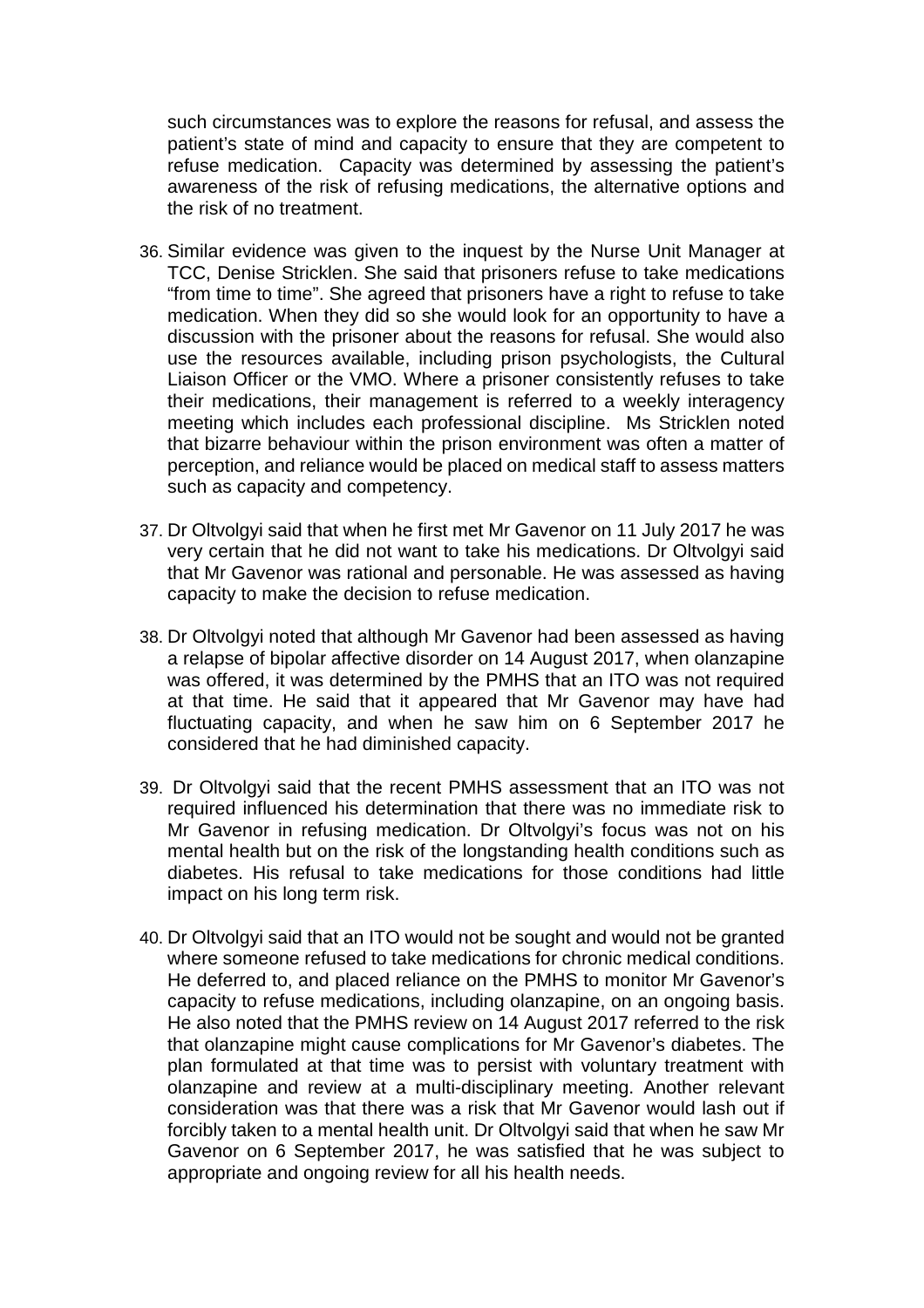#### <span id="page-9-0"></span>*Events of 19 September 2017*

- 41. On 19 September 2017, Mr Gavenor was domiciled in Unit Secure 4. This is a 50 cell unit containing a communal area, eating area, kitchen, laundry, bathroom and exercise yard.
- 42. At around 10:04 am, Mr Gavenor was cooking a meal in the kitchen area when he was approached by fellow prisoner, Michael McKinley, who was also a unit cleaner. Prisoners Corey Raymond Bray-Prior and Arthur James Murdock saw Mr McKinley heat a cup of coffee, before telling Mr Gavenor to make sure he cleaned up his mess left from preparing his meal.
- 43. Mr Gavenor is said to have taken issue with this comment before removing his shirt and adopting a fighting stance.<sup>[29](#page-9-1)</sup> Mr McKinley did not engage with Mr Gavenor, and walked from the kitchen to the exercise yard where he started walking laps.
- 44. Custodial Corrections Officers (CCO) John Willshire and Lachlan Virgo provided verbal directions that both prisoners were to cease and separate. CCO Willshire witnessed Mr McKinley '*physically decline from the fight by stepping back away from Prisoner Gavenor*'.[30](#page-9-2) CCTV footage showed Mr Gavenor remove his shirt and advance upon Mr McKinley. No punches were thrown, and the confrontation lasted no more than 20 seconds. CCO Virgo told the inquest that 'shaping up' was common in prison and was often done playfully.
- 45. It seemed that the situation had resolved as Mr Gavenor proceeded to eat his breakfast. Soon after, Mr Gavenor entered the exercise yard and sat on a bench seat. Mr McKinley approached Mr Gavenor and told him that he did not want to fight. Prisoner Anthony Grentell, who was walking laps with Mr McKinley, heard Mr Gavenor say, '*I can fight too, I'm not scared'.*
- 46. The CCTV footage depicted Mr Gavenor and Mr McKinley engaged in a conversation before Mr Gavenor stood up from the bench seat. At around 10:03, he removed his shirt and adopted a fighting stance. Mr McKinley backed away before removing his shirt and shaping up to Mr Gavenor. Mr Gavenor and Mr McKinley then exchanged punches before another prisoner approached and told them to stop fighting. The fight briefly stopped before they re-engaged, trading punches once again.
- 47. After CCO Virgo was advised by another prisoner of the fight, he called a 'Code Yellow' (officer needs assistance) over the prison radio. He requested that additional CCOs attend the location to contain the incident. CCO Patrick Farkas commenced banging on the officers' station window adjacent to the exercise yard in order to gain Mr Gavenor and Mr McKinley's attention, directing them to stop.<sup>[31](#page-9-3)</sup> He recalled seeing Mr Gavenor maintaining a

<sup>&</sup>lt;sup>29</sup> Ex B8, [5] l

<span id="page-9-2"></span><span id="page-9-1"></span><sup>30</sup> Ex B8, [6]

<span id="page-9-3"></span><sup>31</sup> Ex B5, [7]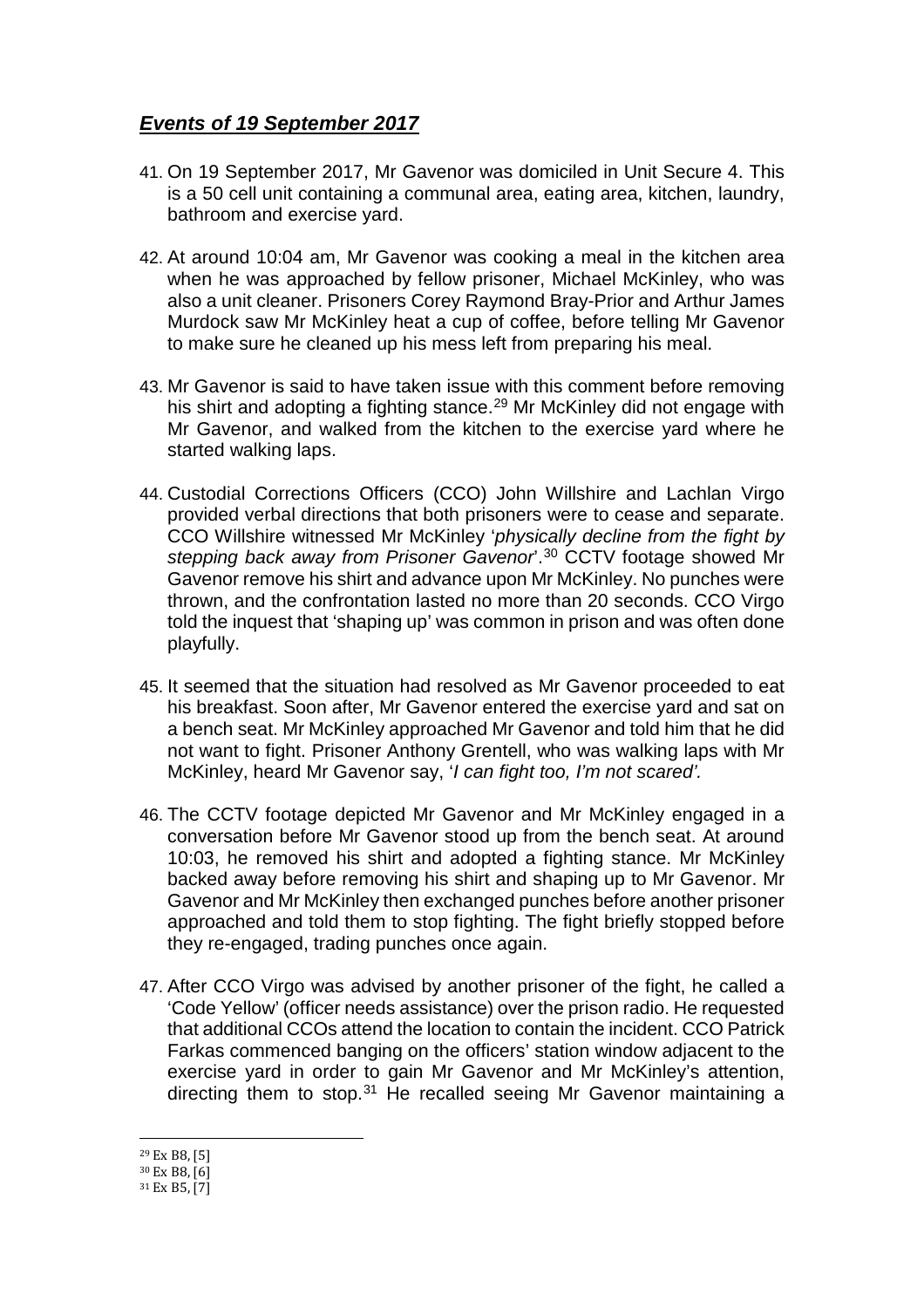fighting stance, with Mr McKinley dropping his hands by his side as he backed away from Mr Gavenor.<sup>[32](#page-10-0)</sup> Both prisoners complied with this direction, with Mr McKinley withdrew to one end of the yard.

- 48. A short time later, Mr Gavenor collapsed to the ground while standing in the exercise yard, with several inmates coming to his assistance and placing him in the recovery position. According to CCO Farkas, Mr Gavenor took some steps towards Mr McKinley before he collapsed to the ground.<sup>[33](#page-10-1)</sup> He observed a cut to Mr McKinley's face at this time.
- 49. At 10:06 am, CCO Virgo was alerted to Mr Gavenor's condition. A Code Blue was called at approximately 10:06 am via the prison radio.<sup>[34](#page-10-2)</sup>
- 50. CCOs Virgo, John Willshire and Anthony Reynolds entered the exercise yard directing inmates to line up against the wall of the yard. CCO Reynolds observed Mr Gavenor attempt to stand on his feet before he collapsed again. Assistance was provided to Mr Gavenor until the medical response team arrived. Mr Gavenor was observed to have blood on his face.<sup>[35](#page-10-3)</sup> CCO Virgo remained with Mr Gavenor, who he observed to be drifting in and out of consciousness and making attempts to stand.[36](#page-10-4) CCO Virgo placed him into the recovery position awaiting the arrival of medical assistance.<sup>[37](#page-10-5)</sup> At the inquest CCO Virgo said that Mr Gavenor was making a "snoring noise".
- 51. Mr McKinley was escorted by correctional officers to the DU where his clothing was seized and secured. Mr Gavenor and Mr McKinley had a long incarceration history, having been domiciled in the same unit on multiple occasions with no adverse events prior to this altercation.
- 52. TCC Nurses, Janet Morey and Anne Ingwersen responded immediately to the code blue and attended  $S4$  within 3-5 minutes.<sup>[38](#page-10-6)</sup> According to Nurse Morey, Mr Gavenor became unresponsive within three minutes of their arrival at the unit.<sup>[39](#page-10-7)</sup> He was initially semi-conscious, opening his eyes when asked and was observed to be breathing.[40](#page-10-8) His condition worsened, and as such, airway management was instigated with bag ventilation and CPR commenced with a defibrillator machine applied. CPR was continued by nursing and correctional staff, including CCOs Virgo, Grant Lowein and Kelly Jewell until they were relieved by Queensland Ambulance Officers (QAS) at 10:32 am.
- 53. QAS officers continued resuscitation efforts, including intubating Mr Gavenor and using a defibrillator. A bilateral needle was administered for an attempted fluid resuscitation with IV access. After approximately 43

- <span id="page-10-3"></span><sup>35</sup> Ex B7, [30]
- <span id="page-10-4"></span><sup>36</sup> Ex B7, [33]

<sup>32</sup> Ex B5, [8] l

<span id="page-10-1"></span><span id="page-10-0"></span><sup>33</sup> Ex B5, [10]

<span id="page-10-2"></span><sup>34</sup> Ex B2, [25]

<span id="page-10-5"></span><sup>37</sup> Evidence of Lachlan Virgo provided on 19/11/19

<span id="page-10-6"></span><sup>38</sup> Ex B2, [26]; Ex D3, pg. 34 & 35

<span id="page-10-7"></span><sup>39</sup> Ex B2, [26]

<span id="page-10-8"></span><sup>40</sup> Ex B2, [33]; Evidence of Janet Morey provided on 19/11/19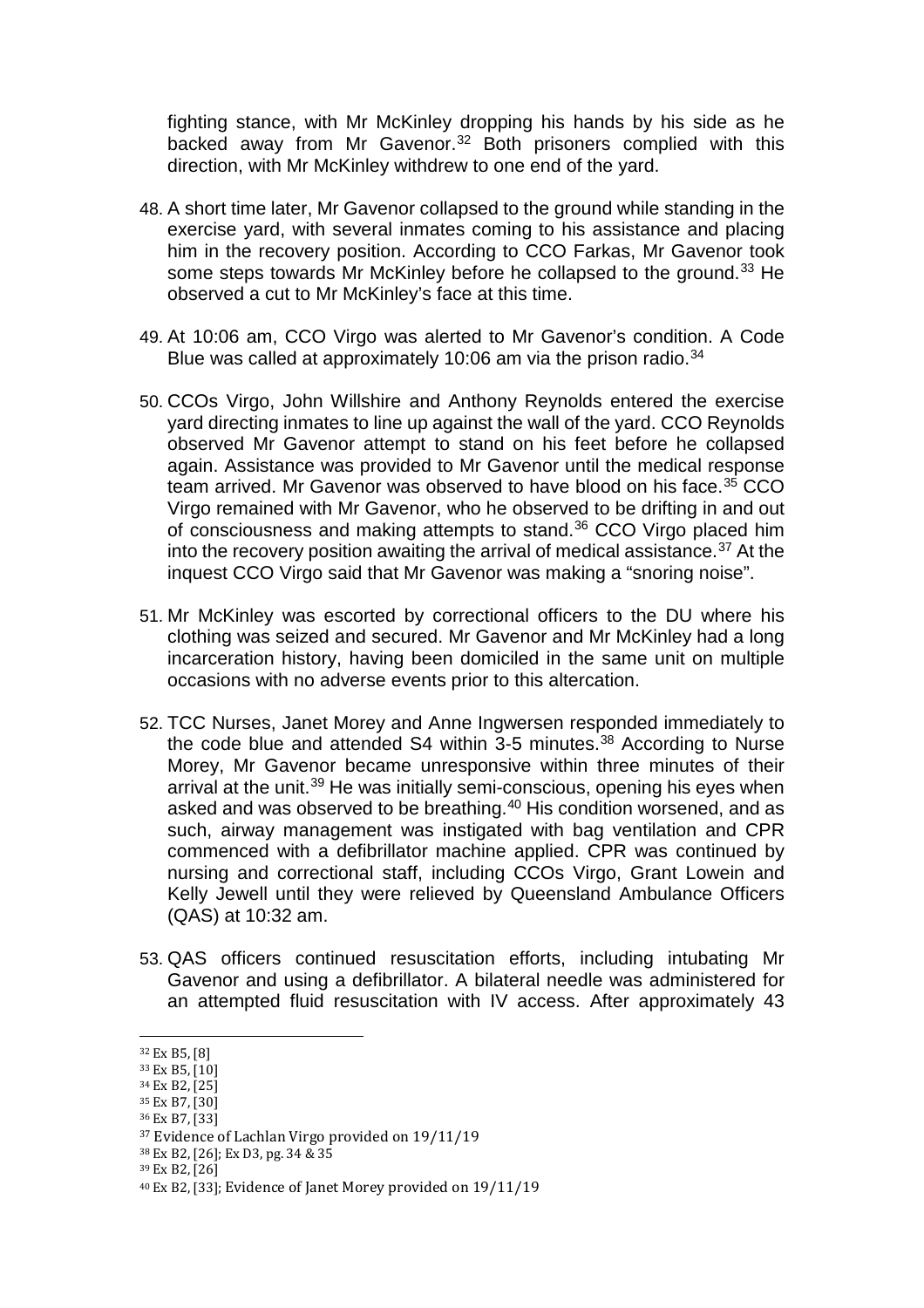minutes of resuscitation efforts, Mr Gavenor was declared deceased. A Life Extinct Form was issued at 10:53 am.

- 54. An interview was conducted by CCO Tim O'Keefe with Mr McKinley following Mr Gavenor's collapse. At that time, Mr McKinley was not aware Mr Gavenor was deceased and participated in the interview voluntarily.
- 55. Mr McKinley's injuries were noted during the interview as follows:
	- Cut above his left eyebrow, which was still bleeding at the time.
	- Cut to his bottom lip.
	- Scratch to the bottom of his chin.
	- Scratch to his right cheek.
	- Abrasion to top of his left ear.
	- There were no injuries to his hands.
- 56. During the interview, Mr McKinley described Mr Gavenor as the aggressor during the altercations, which continued even when he repeated clearly that he did not wish to fight.

#### <span id="page-11-0"></span>*Police Investigation*

- 57. Investigations were conducted into the circumstances leading to Mr Gavenor's death by the Queensland Police Service (QPS) Corrective Services Investigation Unit (CSIU). The QPS investigation was led by Detective Sergeant David Caruana. He submitted a report which was tendered at the inquest. Detective Sergeant Caruana attended TCC with several other CSIU officers.
- 58. CSIU officers commenced the process of taking statements from correctional staff. They took steps to seize all relevant records and interrogated the TCC Information and Offender Management System (IOMS). Detective Sergeant Caruana made arrangements for statements to be obtained from officials at the prison.
- 59. Immediately after Mr Gavenor's death, S4 was locked down until the arrival of QPS officers. The initial QPS response was overseen by officers from the Townsville CIB. A crime scene log was commenced at 11:30 am. Scenes of crime officers attended and photographed the unit and Mr Gavenor in situ. A forensic examination of the scene was also undertaken.
- 60. Detective Sergeant Caruana and other CSIU officers were deployed from Brisbane to Townsville on 20 September 2017 to conduct investigations at TCC.
- 61. All prisoners in S4 were interviewed with statements obtained from those who witnessed the events that day, as well as CCOs identified as being able to provide relevant information. Mr McKinley was asked to participate in a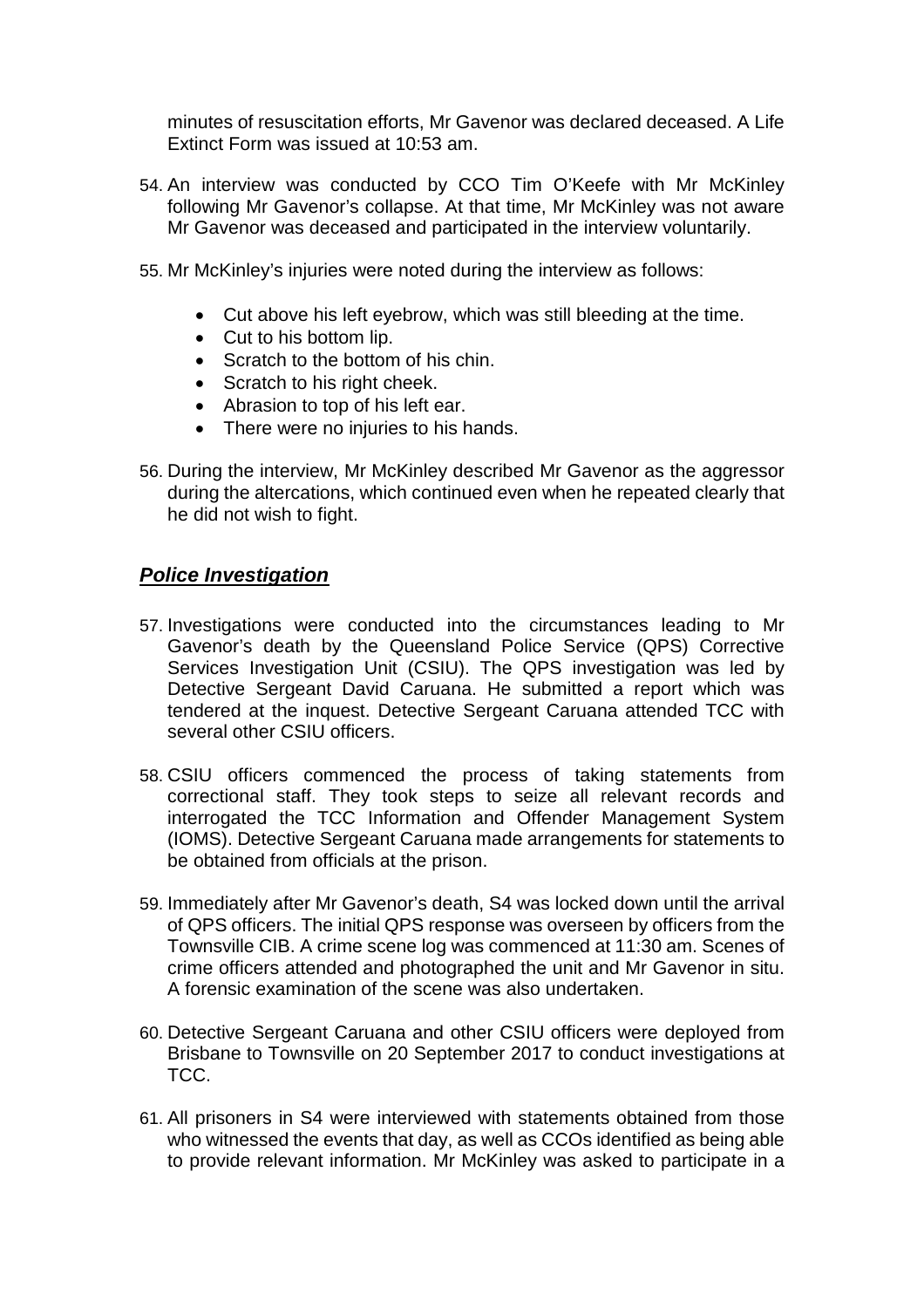further interview with investigators, however, he exercised his right to decline.

- 62. The CSIU investigation encompassed the management of Mr Gavenor while in custody, criminal responsibility of Mr McKinley, and the incident response, which included the medical treatment he was provided while in custody. Relevant policies were also considered, including applicable Code Yellow and Code Blue. By way of summary, these policies are as follows:
	- On 30 May 2017, *Incident Response Guidelines -Code Yellow Officer Requires Assistance* were implemented, the purpose of which was to provide direction to personnel when managing a Code Yellow – Officer Requires Assistance and the responses that are required to aid officers[.41](#page-12-1) The first response officer in such a situation is required to raise the alarm, call for assistance stating the location, and direct prisoners to cease activities or actions. A primary response is then provided, which assess and assist the first response officer and medical team with requirements.
	- On 30 May 2017, *Incident Response Guidelines – Code Blue – Medical Emergency* were implemented, the purpose of which was to provide direction to personnel when managing a code blue and the response required to aid officers that identify a medical emergency.[42](#page-12-2) As is the case with a Code Yellow, the first response officer is required to raise the alarm and call for assistance stating the location as well as clear information as to the nature of the injury/accident. If it is 'clearly evident' that an ambulance is required for a medical emergency, the officer is required to ring 000. First aid is to be maintained until the arrival of the primary response and medical team.
- 63. The Coronial Report prepared by Detective Sergeant Caruana<sup>43</sup> found that there was no overt act or negligence by Corrective Services staff. A review conducted of the staff response to the incident was found to be in compliance with the incident response guidelines for Code Yellow and Code Blue.<sup>[44](#page-12-4)</sup>
- 64. It was also concluded that Mr McKinley could not be held criminally responsible for the death of Mr Gavenor. I am satisfied that the CSIU investigation was thoroughly and professionally conducted and that all relevant material was accessed.

<span id="page-12-0"></span><sup>41</sup> Ex D4 j

<span id="page-12-2"></span><span id="page-12-1"></span><sup>42</sup> Ex D5

<span id="page-12-3"></span><sup>43</sup> Ex C1

<span id="page-12-4"></span><sup>44</sup> Ex C1, pg. 8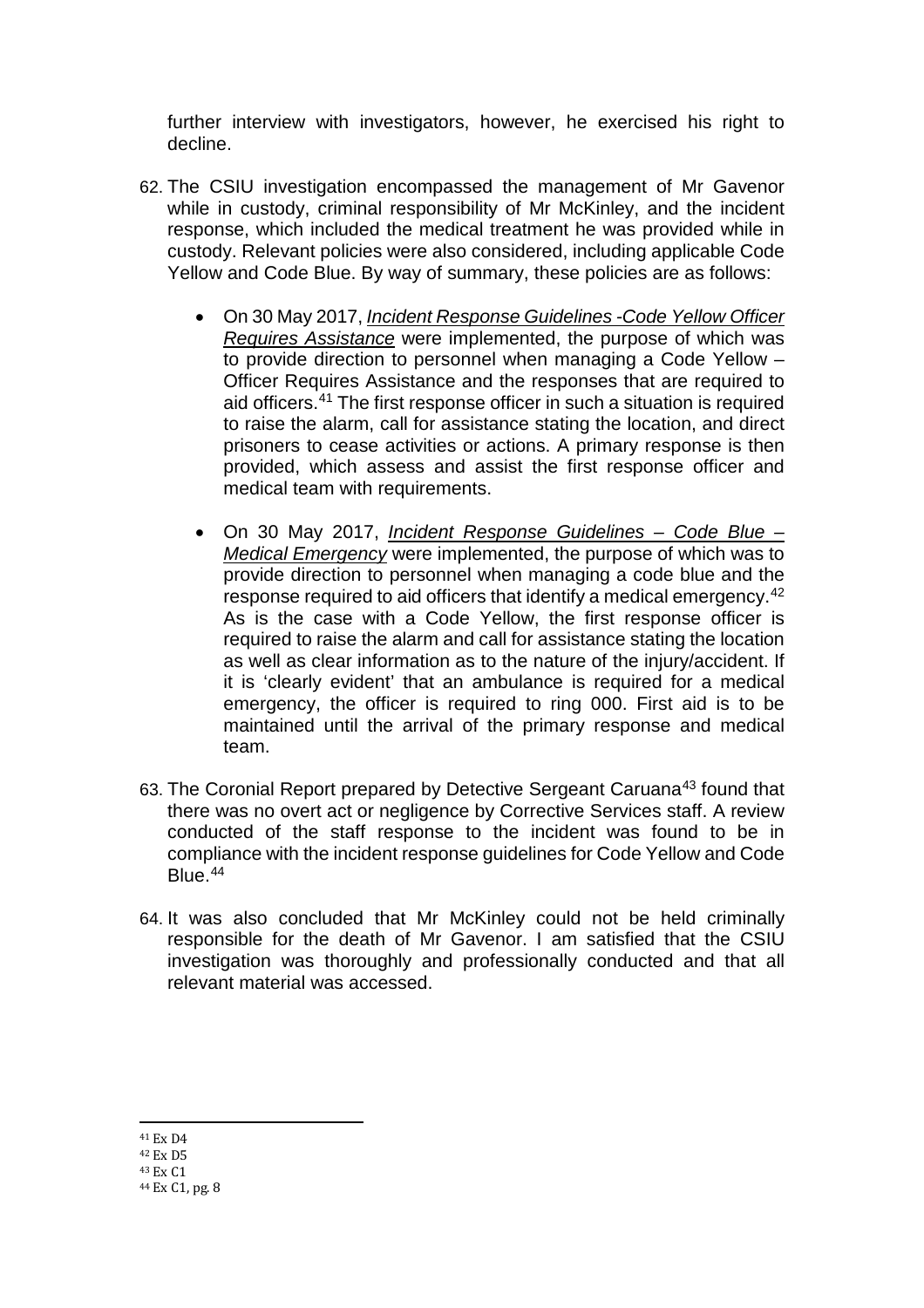#### *Evidence of CCOs Virgo and Willshire*

- 65. CCOs Virgo and Willshire were called to give evidence during the inquest proceeding. The accounts provided as to Mr Gavenor's behaviour within the unit and the timeline of events on 19 September 2017 were consistent with the written statements each had provided. CCO Virgo described Mr Gavenor as someone who had "good days and bad days" and was often grumpy. He was familiar with him after working in different units within the prison.
- 66. At the inquest, CCO Virgo said that he knew little about Mr Gavenor's medical history or his refusal to take prescribed medications. Mr Gavenor had told him that he would not take 'white man' medications. He agreed that it would be valuable for a CCO to have access to a prisoner's medical file, for the purpose of facilitating effective management within the unit.<sup>[45](#page-13-1)</sup> This would allow for information as to whether a prisoner was compliant with his medication to be shared. At present, while CCOs may become aware of a prisoner's refusal to take medication incidentally by being present during medical rounds, this information is not directly shared with CCOs. CCO Virgo expressed a similar opinion during his interview with OCI Investigators.[46](#page-13-2)
- 67. CCO Willshire agreed that access to a prisoner's medical records would be valuable. He indicated the issue had been discussed with his colleagues previously.[47](#page-13-3) He had limited direct contact with Mr Gavenor prior to the date of his death.

#### <span id="page-13-0"></span>*Autopsy results*

- 68. An external and full internal post-mortem examination was performed by experienced pathologist, Professor David Williams, on 20 September 2017.<sup>[48](#page-13-4)</sup> A number of histology and toxicology tests were also undertaken. CCTV footage of the fight between Mr Gavenor and Mr McKinley was viewed by the pathologist.
- 69. The external examination revealed signs of minor facial trauma, found to be consistent with a violent confrontation in prison. Signs of recent minor trauma associated with resuscitation attempts were also present.
- 70. The internal examination revealed moderate to severe stenosis of the coronary arteries due to atherosclerosis, which was particularly severe at the junction between the left coronary artery and the origin of the left anterior descending coronary artery.

<span id="page-13-1"></span><sup>45</sup> Evidence of Lachlan Virgo provided on 19/11/19 I

<span id="page-13-3"></span><span id="page-13-2"></span> $46$  Ex G10.1, pg.<br> $47$  Evidence of John Willshire provided on 19/11/19

<span id="page-13-4"></span><sup>48</sup> Ex A2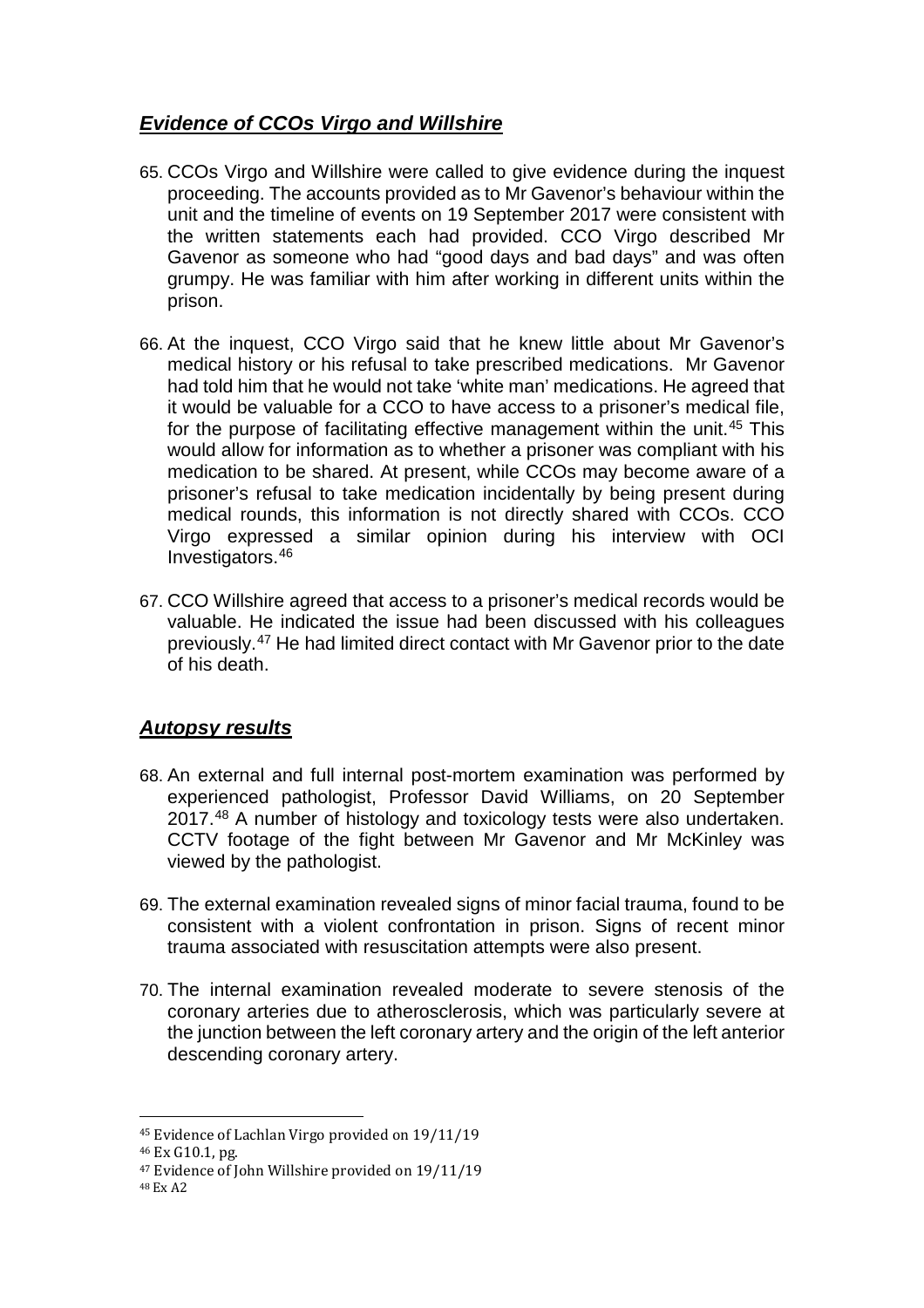71. Professor Williams found that the cause of Mr Gavenor's death was coronary atherosclerosis and minor trauma. He noted that the collapse of Mr Gavenor was consistent with a sudden cardiac problem, precipitated by fairly rigorous exercise in an overweight male subsequently found to have substantial coronary artery narrowing.

#### <span id="page-14-0"></span>*Clinical Forensic Medical Unit Review*

- 72. Forensic Medical Officer, Dr Ian Home, was asked to consider the circumstances of Mr Gavenor's death, and provide advice on the following matters:
	- (i) The appropriateness of the medical care and treatment provided by Offender Health Services.
	- (ii) Whether a medical review should be been sought following the altercation; and
	- (iii) The adequacy of the response to Mr Gavenor's collapse and the resuscitation efforts by staff.
- 73. A report detailing Dr Home's opinion in relation to these matters was provided on 25 September 2019.<sup>[49](#page-14-1)</sup> He was not called to give evidence during the inquest.
- 74. Having considered Mr Gavenor's medical records, Dr Home noted that medications were often declined, and he had indicated a preference for 'cultural healing'. Following repeated unusual behaviours, Mr Gavenor was diagnosed with a relapse of bipolar disorder for which antipsychotic medication was prescribed but refused. Dr Home also considered the circumstances of the altercation and Mr Gavenor's eventual collapse, as well as the care and resuscitation efforts carried out by CCOs, medical staff and QAS.
- 75. Dr Home concluded that there was no issue with the delivery of health services to Mr Gavenor due to the following factors:<sup>[50](#page-14-2)</sup>
	- (i) He had known coronary artery disease on a background of hypertension, high cholesterol and diabetes.
	- (ii) There was no documentation to suggest symptomatic heart disease other than a single episode of chest pain reported the day after his admission to the TCC, which resolved without issue.

<sup>&</sup>lt;sup>49</sup> Ex H<sub>1</sub> i<br>I

<span id="page-14-2"></span><span id="page-14-1"></span><sup>50</sup> Ex H1, pg. 3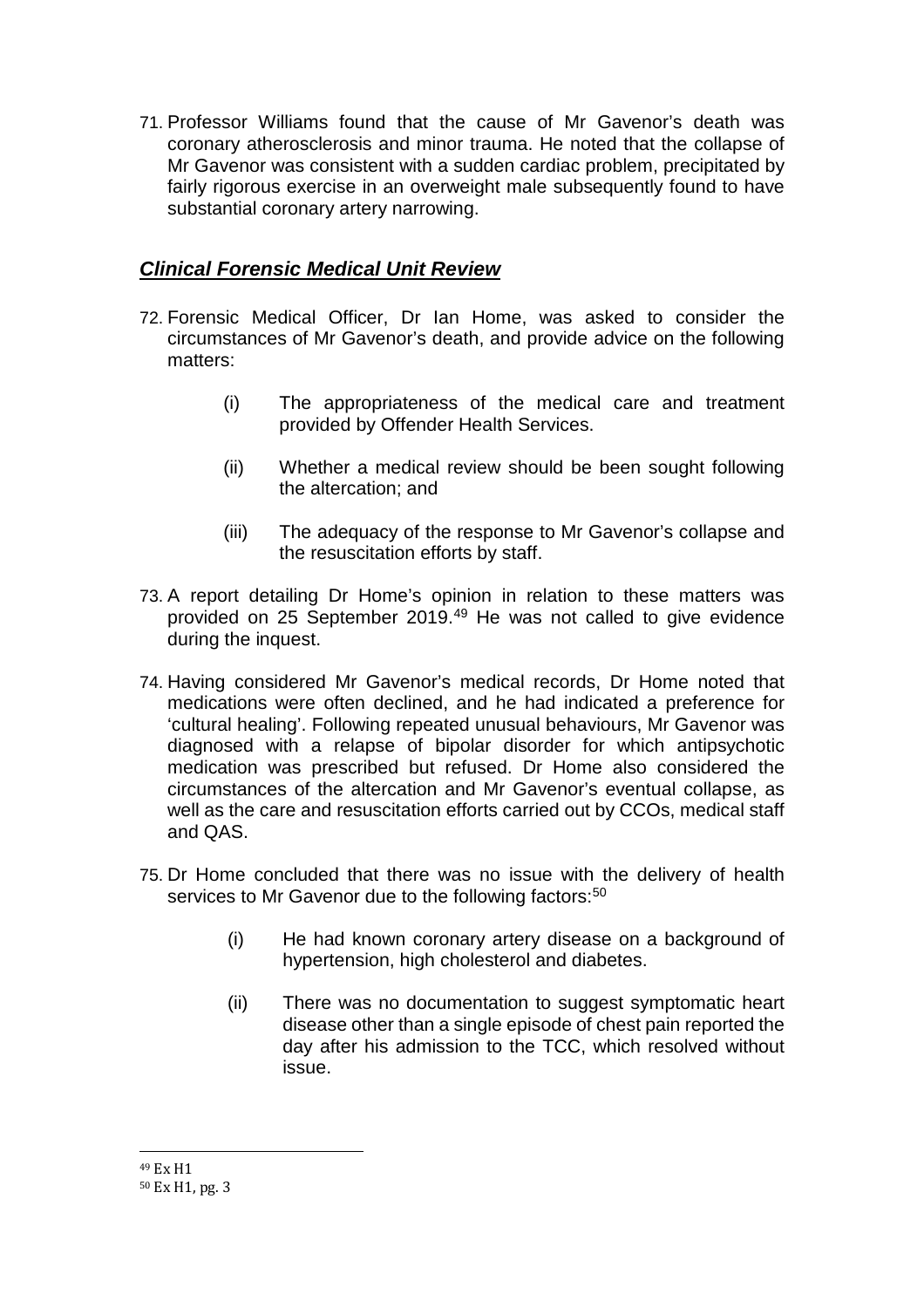- (iii) He was often non-compliant with medications stating, among other reasons, they were contrary to his cultural beliefs. It was documented on occasions that he was not concerned that it may shorten his life. While it was acknowledged that this was on a background of a likely relapse of bipolar disorder, medication cannot be forced upon an individual in a prison environment and would have required hospitalisation under a treatment order.
- (iv) His sudden collapse from an acute cardiac event could not have been foreseen.
- (v) Medical personnel attended as soon as practical and commenced CPR shortly after he became unresponsive. There was no opportunity to arrange for an earlier medical review following his collapse.
- 76. Dr Home noted that the outcome for individuals who suffer a sudden cardiac arrest remains extremely poor.<sup>[51](#page-15-1)</sup>

#### <span id="page-15-0"></span>*Office of the Chief Inspector Investigation Report*

- 77. The Office of the Chief Inspector (OCI), Queensland Corrective Services appointed investigators to examine the incident under the powers conferred by s 294 of the *Corrective Services Act 2006.* A report was subsequently prepared detailing the findings of this investigation.[52](#page-15-2)
- 78. Significantly, the OCI Report noted that it was well known by correctional staff that Mr Gavenor was non-compliant with his medication as he was suspicious of 'white man's medicine'. TCC Cultural Liaison Officer (CLO), Mr Drue Ross, told investigators that he wondered whether Mr Gavenor's erratic behaviour shortly before his death may have been because he was 'spiritually troubled'.
- 79. TCC Acting Nurse Unit Manager, Ms Carla Vernon, told the OCI investigators of the process by which medications were administered in the secure units. Rounds were undertaken twice daily, at which time nurses were accompanied by officers. In the secure units, there was a secure room in which the nurse is placed together with the medication. The prisoners approach a window to the secure room, one by one. The nurse verifies the prisoner's identity and the medicine is provided to the prisoner. The officers present confirm that the medicine has been consumed. If a prisoner refuses to take their medication, the nurse takes the medication back. Officers are not expressly told if a prisoner does not take their medication, although they may witness this themselves. If there is a basis for communicating noncompliance with PMHS that can occur, however, there is no '*hard and fast rule'*. [53](#page-15-3)

<sup>51</sup> Ex H1, pg. 3 i<br>I

<span id="page-15-2"></span><span id="page-15-1"></span><sup>52</sup> Ex D6

<span id="page-15-3"></span><sup>53</sup> Ex D6, pg. 15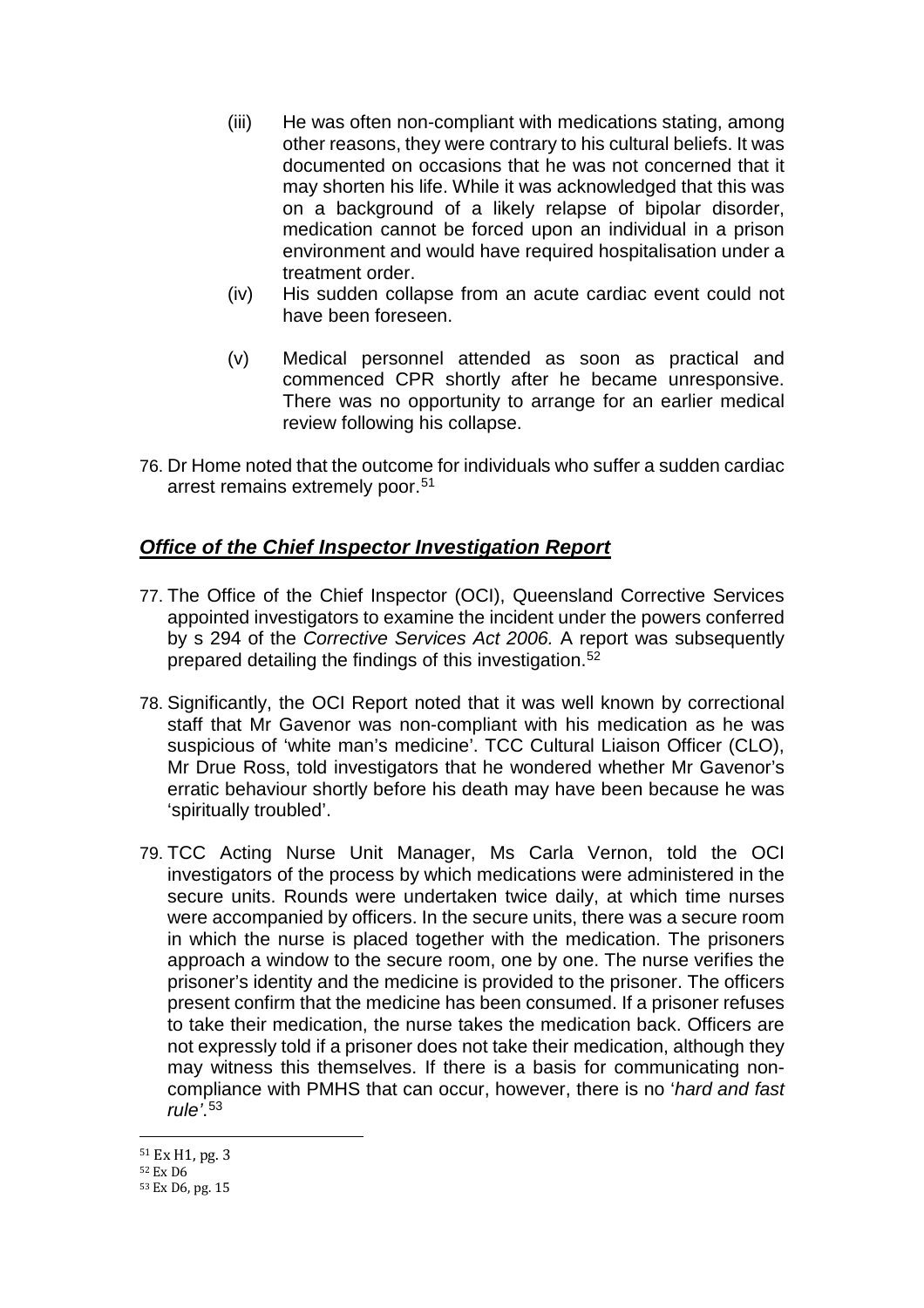- 80. Issues identified as a result of the investigation, which may have contributed to the occurrence of the incident, were noted as follows:<sup>[54](#page-16-0)</sup>
	- *Lack of shared health information:* issues were identified with obstacles imposed on correctional staff by the limited information they were provided about prisoner's health issues. In this instance for example, correctional staff were unaware of Mr Gavenor's ongoing and largely untreated cardiac issues. Without this knowledge, the officers' ability to effectively care for and manage prisoners may be reduced.
	- *Cultural Liaison Issues:* issues were raised as to the lack of indigenous correctional staff at TCC, a lack of understanding by some staff as to the role of the Cultural Liaison Officer and cultural awareness generally, and a lack of support for the liaison officer at TCC following significant cultural events, such as Mr Gavenor's death.
	- *Suitability and training of McKinley in his role:* issues as to the training of unit cleaners in matters such as diplomacy, deescalation of violence or conflict avoidance or resolution were explored, and largely dismissed.
- 81. While a number of the recommendations made by the Investigators fall outside the scope of this inquest, the following are relevant to the issues that were identified as relevant, given the circumstances of Mr Gavenor's death:
	- o *Information sharing with Queensland Health (1):* That QCS generally, and TCC management consider whether information sharing processes between QH and QCS (at the State and Local level), including the current MOU, are such that correctional staff are provided with or able to obtain, as necessary, as much information about prisoners medical conditions as is legally permissible in order to ensure that those staff are fully informed of potential risks to themselves and other prisoners.[55](#page-16-1)
	- o *Information sharing with Queensland Health (2):* TCC management review whether systems and processes by which information gleaned by supervisors in multi-disciplinary meetings, in particular that which suggest that particular prisoners are at risk of aberrant or erratic behaviour because of untreated MH conditions, is appropriately documented, recorded and shared with those officers responsible for custodial management of those prisoners on a day-to-day basis.[56](#page-16-2)

<sup>54</sup> Ex D6, pg. 30 - 32 l

<span id="page-16-1"></span><span id="page-16-0"></span><sup>55</sup> Ex D6, pg. 32

<span id="page-16-2"></span><sup>56</sup> Ex D6, pg. 32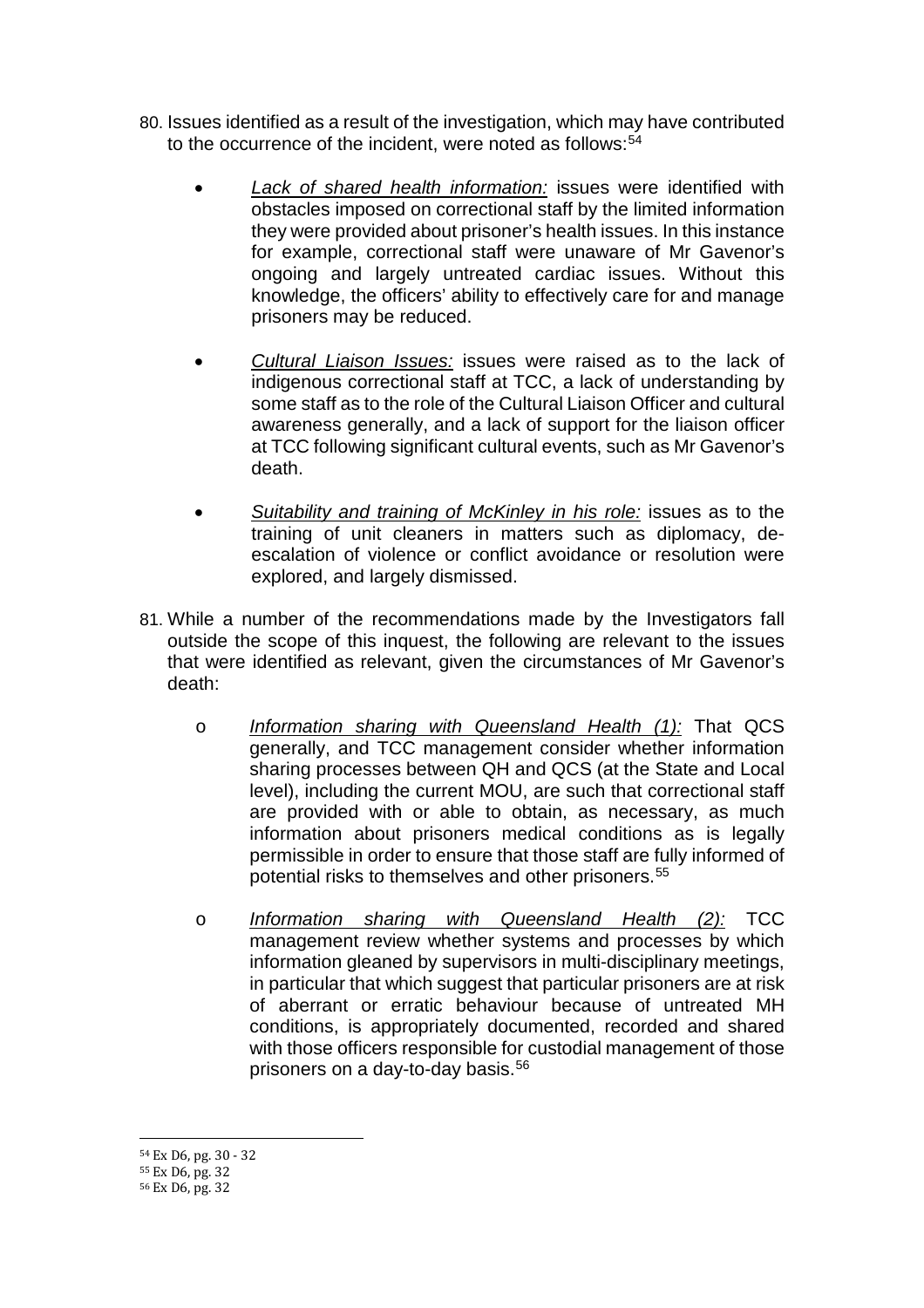- o *Prisoners who refuse medications:* QCS and TCC management consider whether, and if so what, further action can and should be taken when prisoners with known life-threatening conditions, such as cardiac disease, refuse to take medication, thus making deaths in custody more likely. This should be considered with due reference to a person's right to refuse to take prescribed medication and to the limitations on the circumstances where a person can be required to take a specific medication, such as those specified in the *Mental Health Act 2016.[57](#page-17-0)*
- o *Case noting:* TCC management reiterate the requirements of the Case Noting/Case Reporting Directive regarding when notes are required to be entered.
- o *Cultural issues:* Given the high proportion of Aboriginal and Torres Strait Islander Prisoners at the TCC, the centre should give consideration to the development and implementation of centrespecific strategies for cultural responsiveness and cultural safety in the management of prisoners.<sup>[58](#page-17-1)</sup>
- 82. In response to the recommendations made, the following actions have been undertaken by TCC and Queensland Corrective Services:<sup>[59](#page-17-2)</sup>
	- o *Information sharing with Queensland Health (1):* The current Memorandum of Understanding (MOU) between QCS and Queensland Health as to information sharing is presently under review at a state-wide level. $60$  The review is scheduled to be complete by 30 November 2019. On a local level, the General Manager of TCC was to meet with the Nurse Unit Manager to explore opportunities for prisoner health information to be shared with QCS operational managers.<sup>[61](#page-17-4)</sup>
	- o *Information sharing with Queensland Health (2):* On 29 May 2019, a communication was sent to all supervisors reiterating the importance of briefing teams of particular risks with regard to the prisoner population. The importance of case notes was also reinforced.[62](#page-17-5)
	- o *Prisoners who refuse medications:* This recommendation was referred to the Statewide Operations to consider the recommendation given the larger scale implications.[63](#page-17-6) It was noted that this was a complex issue with medical and legal

- <span id="page-17-1"></span><span id="page-17-0"></span><sup>58</sup> Ex D6, pg. 34
- <span id="page-17-2"></span><sup>59</sup> Ex B17 & Ex under
- <span id="page-17-3"></span><sup>60</sup> Ex B12, [7] & [8]
- <span id="page-17-4"></span><sup>61</sup> Ex B12, [8]
- <span id="page-17-5"></span><sup>62</sup> Ex B17.1

<sup>57</sup> Ex D6, pg. 32 & 33 l

<span id="page-17-6"></span><sup>63</sup> Ex B12, [10]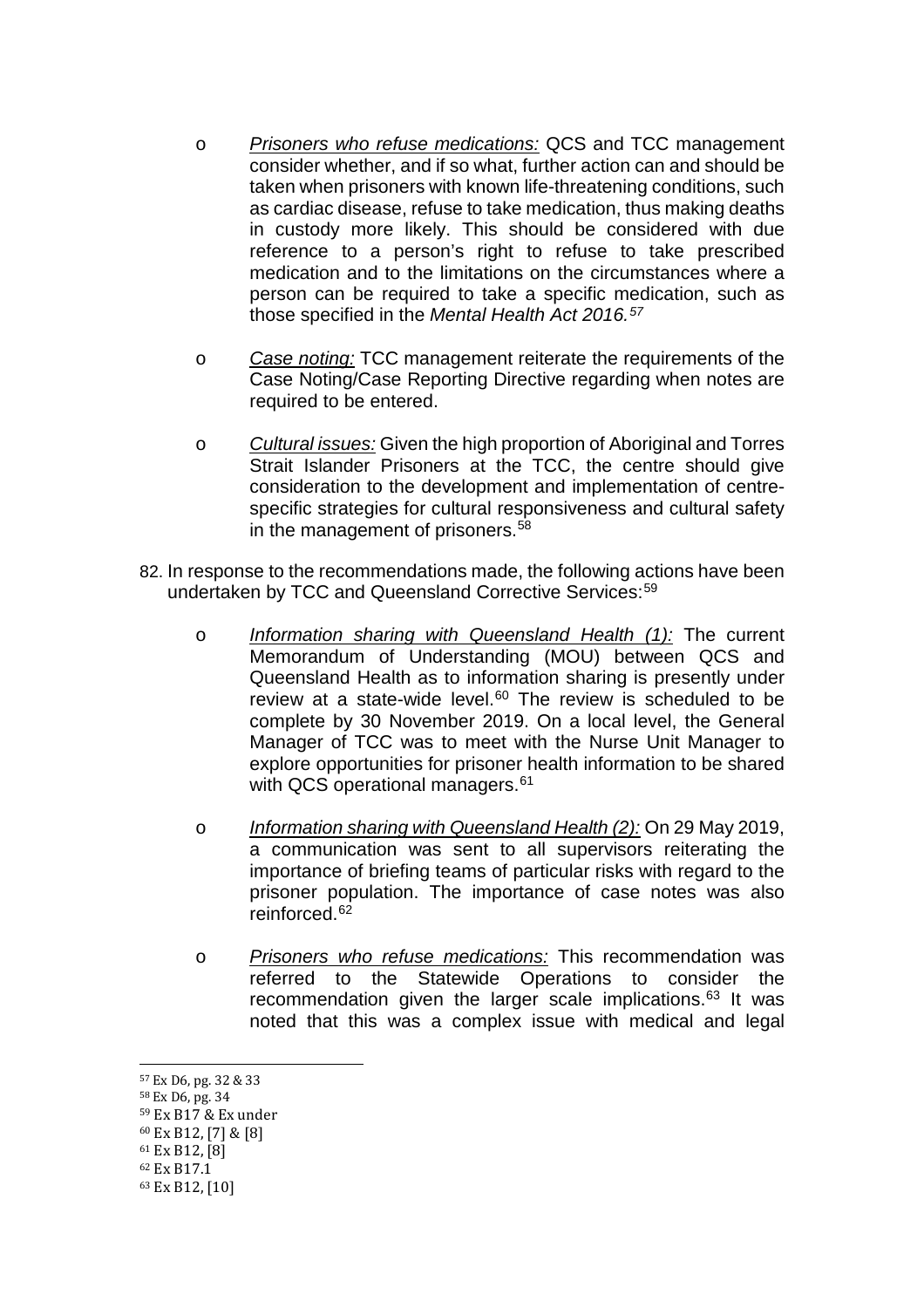implications. QCS is continuing to liaise with QH regarding this issue. There was no identified outcome for implementation.<sup>[64](#page-18-1)</sup>

- o *Case noting:* The General Manager of TCC emailed all staff reminding them of the importance of accurate and meaningful case noting, as highlighted in the OCI findings. In addition to this move to event based case noting, staff were reminded to record in their notes if a prisoner's activities and behaviours are indicative of some form of medical issue or MH change.
- o *Cultural issues:* The Townsville Cultural Liaison team will consult with the Murridhagun Cultural Centre to ensure alignment with the Aboriginal and Torres Strait Islander Reference Group to develop a strategy.<sup>[65](#page-18-2)</sup> A Reconciliation Action Plan has been developed by the Reference Group, which is currently subject to a joint Departmental approval process.

#### <span id="page-18-0"></span>*Family Concerns*

- 83. On 12 October 2017, a letter was received from the Mornington Island Community Legal Service on behalf of Mr Gavenor's mother, Ms Gloria Gavenor, identifying specific queries and concerns about her son's death:
	- Details as to what occurred on the days leading up to and on the day of her son's death;
	- The name and background of the person who assaulted her son, including details as to their relationship prior to the assault.
	- Identify of any witnesses to the assault.
	- Who reported her son's death?
	- What if any action was taken when Mr Gavenor was found?
	- What are the protocols for TCC when someone is found as her son was, when unconscious?
- 84. My office provided this letter to Detective Sergeant Caruana for consideration as part of his investigation. I trust that Ms Gavenor's concerns have been adequately answered by the CSIU and OCI investigations, and in these findings. I extend my sincere condolences to her and other members of Mr Gavenor's family.

<sup>64</sup> Ex B17 [13] i<br>I

<span id="page-18-2"></span><span id="page-18-1"></span><sup>65</sup> Ex B12, [21]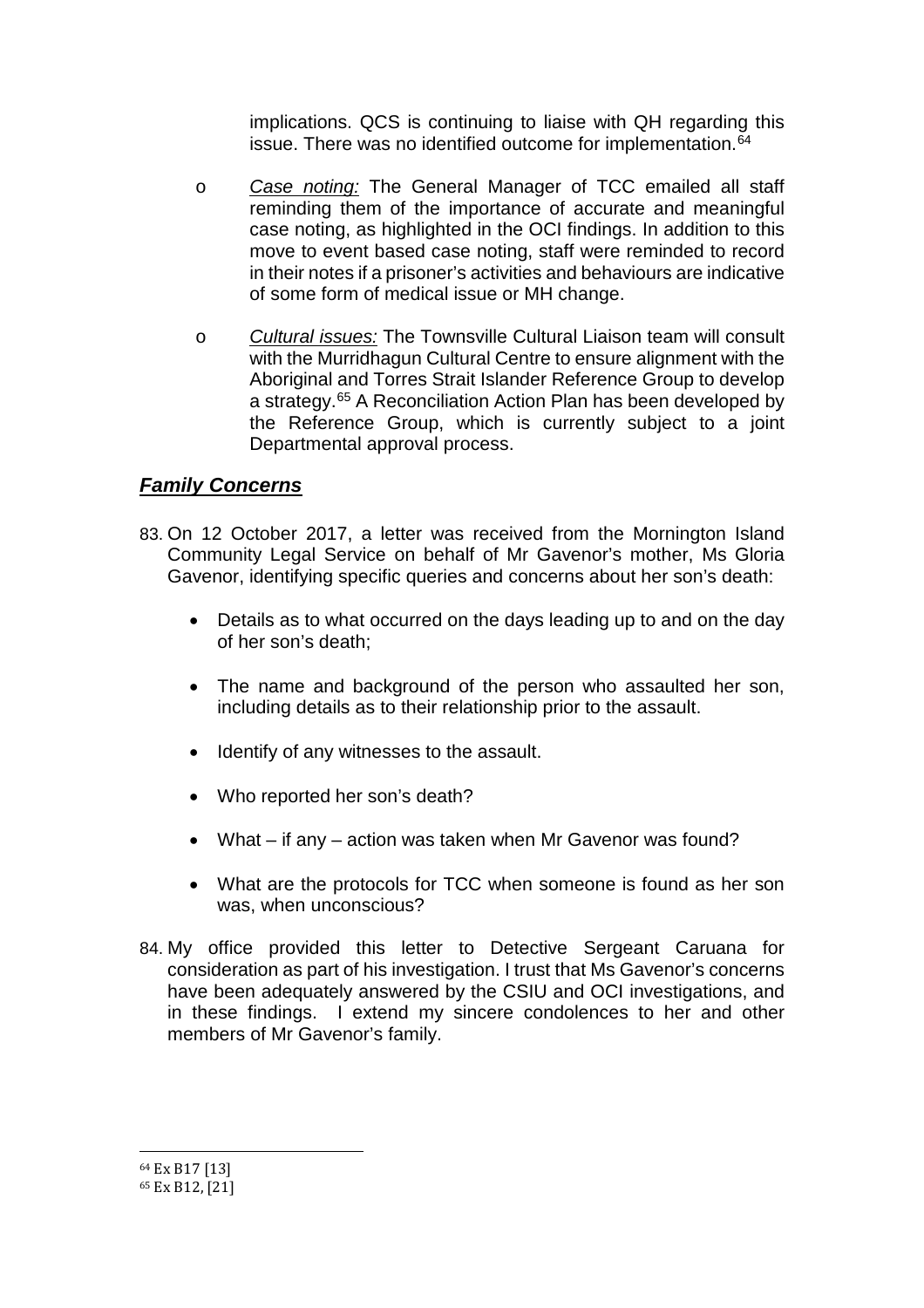### **Findings Required**

85. I am required to find, as far as is possible, the medical cause of death, who the deceased person was and when, where and how he came by his death. After considering all of the evidence I am able to make the following findings:

<span id="page-19-2"></span><span id="page-19-1"></span><span id="page-19-0"></span>

| Identity of the deceased $-$ | Ashley Glenfield Gavenor.                                                                                                                                                                                                   |
|------------------------------|-----------------------------------------------------------------------------------------------------------------------------------------------------------------------------------------------------------------------------|
| How he died -                | Mr Gavenor died after he collapsed soon after a<br>brief physical altercation with another prisoner<br>within the secure unit of the Townsville<br>Correctional Centre. He sustained minor injuries<br>in that altercation. |
| Place of death $-$           | Townsville Correctional Centre in the State of<br>Queensland.                                                                                                                                                               |
| Date of death $-$            | 19 September 2017.                                                                                                                                                                                                          |
| Cause of death $-$           | Mr Gavenor died from coronary atherosclerosis<br>and minor trauma.                                                                                                                                                          |

#### <span id="page-19-4"></span><span id="page-19-3"></span>**Conclusions on the issues for inquest**

- 86. It was clear that Mr Gavenor suffered from a number of significant comorbidities, which included coronary artery disease, hypertension and diabetes.
- 87. Despite being made aware of the risks, Mr Gavenor refused to take any prescribed medication for a number of months prior to his death. It appears that he had also not taken medication while living on Mornington Island.
- 88. Medical and nursing staff provided advice and counselling to encourage compliance. Mr Gavenor elected not to take medication for reasons including cultural beliefs and adverse side effects. Patterns of unusual behaviour within the unit, coupled with his medication refusal, subsequently gave rise to a diagnosis of the relapse of his bipolar disorder.
- 89. In the weeks before his death, consideration was given to a consistent approach to managing Mr Gavenor's mental and physical health needs by various disciplines within TCC. This included the possibility of an involuntary treatment order.
- 90. While I accept that prisoners have the right to refuse medication, questions of capacity may give rise to the need for involuntary treatment in circumstances where the refusal poses an immediate risk to the prisoner or to other persons.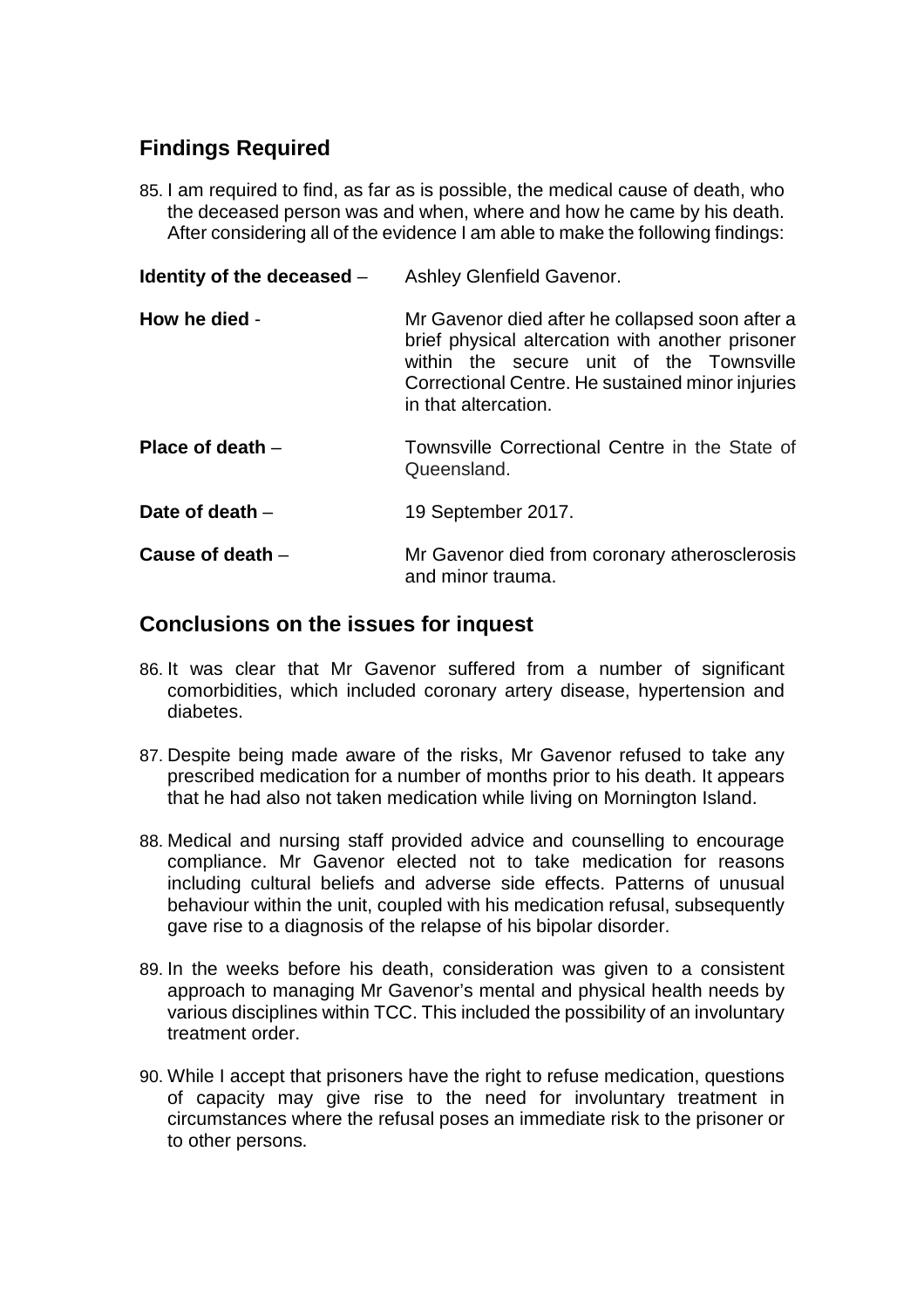- 91. Refusal of medications for chronic health conditions such as heart disease and diabetes would not constitute such circumstances. After considering the evidence of Dr Oltvolgyi, the records of the Townsville Hospital and IOMS entries, I conclude that Mr Gavenor's mental and physical health treatment needs had received appropriate consideration in the lead up to his death.
- 92. A plan was formulated to offer olanzapine on a voluntary basis and then review at a multidisciplinary meeting. It was also evident that Mr Gavenor's mood had stabilised after the diagnosis of a relapse of bipolar affective disorder was made in mid-August 2017. He was recorded in IOMS on several subsequent occasions as being polite and compliant.
- 93. The multidisciplinary meeting on 30 August 2017 recorded that all stakeholders had agreed to work towards managing Mr Gavenor's bipolar disorder. It was acknowledged that while an ITO may be required in the future, at that time he did not meet the criteria for involuntary treatment. The meeting also recorded that Mr Gavenor's symptoms had settled and further culturally appropriate support was required. The evidence indicated that after 30 August 2017, up until the day of his death, Mr Gavenor experienced general stability of his mood and was unlikely to have met the criteria for an ITO at any stage.
- 94. I accept the evidence of Dr Home in relation to the medical care and treatment provided to Mr Gavenor while at the TCC, and find that it was appropriate in the circumstances.
- 95. The response provided following his collapse on 19 September 2017 by CCOs and medical staff, was also adequate, with those attending as soon as was practicable. There was compliance with the relevant Code Yellow and Code Blue policies. CPR was commenced promptly after it was apparent that Mr Gavenor had stopped breathing.
- 96. I also accept that there was no evidence that QCS officers could have predicted that the altercation between Mr Gavenor and Mr McKinley would occur. They were both Indigenous men who had known each other for many years. They were regarded as friends within the prison and there was no known tension between the two men. I do not consider that the decision to allow association between the two men was inappropriate.
- 97. The further measures being implemented and considered by the TCC, and QCS Statewide Operations in response to the OCI Report are appropriate. Issues associated with the sharing of information about a prisoner's medical history between medical services and custodial officers and other QCS staff are complex. Ideally this should ideally occur with the informed consent of the prisoner. However, there may be circumstances where the safety of the prisoner or other persons require that information be shared without consent.